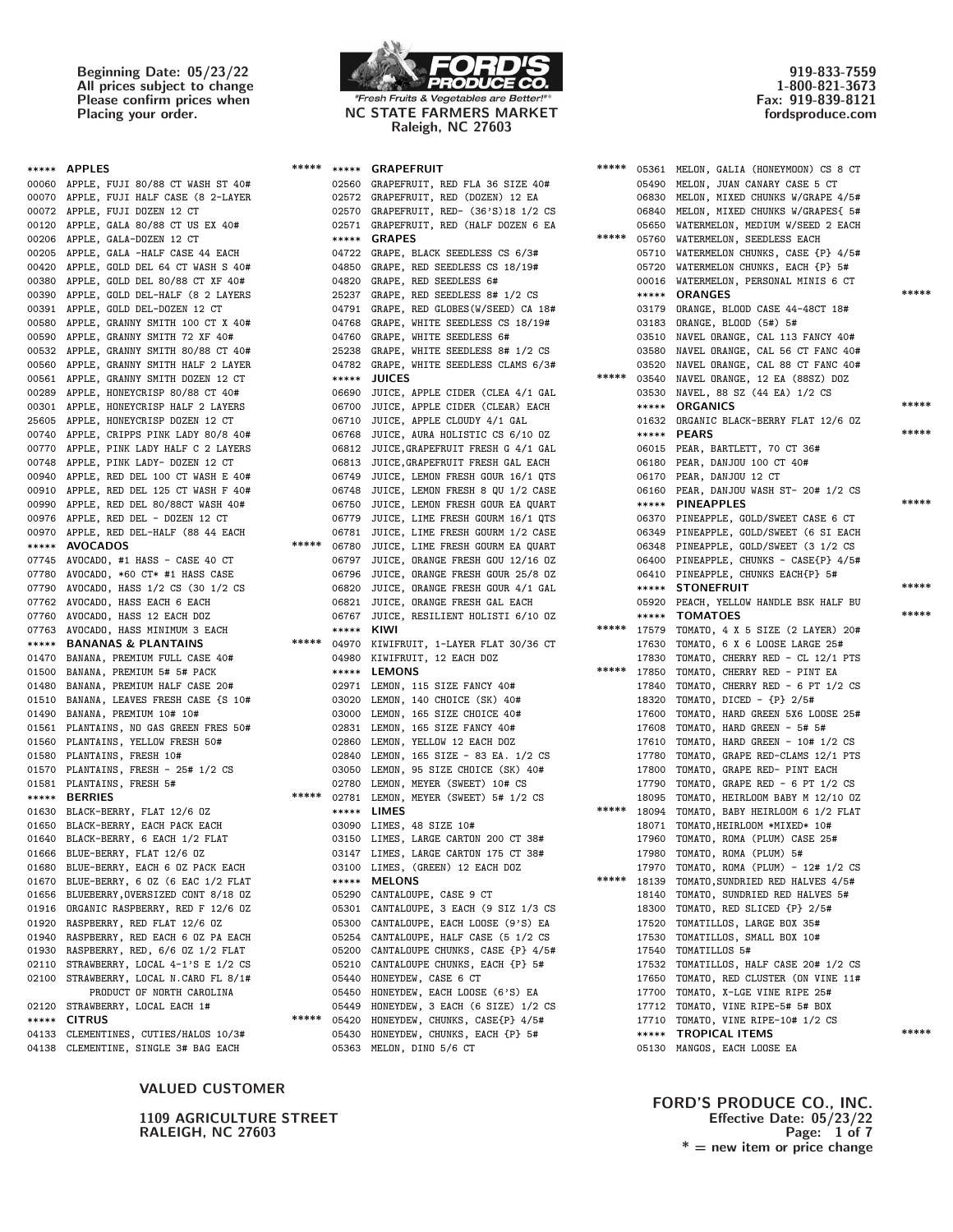# VALUED CUSTOMER

# Advance Order Required On some items: {P} Call by 10am Mon-Fri for next day {S} Special order PLEASE CALL

#### We just have a \$100 minimum for Deliveries. If the order does not reach \$100 we will add a maximum of \$20 or just enough to bring it up to \$100

|       | <b>***** TROPICAL ITEMS</b>                                                      |             |             | ***** 08849 NAPA CABBAGE, 3 COUNT EACH<br>UNT EACH<br>$\ast \ast \ast \ast \ast$                                                                                                                                     |       |       | 10080 CUCUMBERS, EURO SEEDLESS C 12 CT                                         |       |
|-------|----------------------------------------------------------------------------------|-------------|-------------|----------------------------------------------------------------------------------------------------------------------------------------------------------------------------------------------------------------------|-------|-------|--------------------------------------------------------------------------------|-------|
|       | 05149 MANGOS, 4 EACH (8 CT) 1/2 CS                                               |             |             | <b>***** CARROTS</b>                                                                                                                                                                                                 |       |       | 10091 CUCUMBERS, EURO SEEDLESS 3 EACH                                          |       |
|       | 05141 MANGOS, CASE 9 CT                                                          |             |             | 09124 CARROT, CELLO PACKED 1# EA 1#                                                                                                                                                                                  |       |       | 10090 CUCUMBERS, EURO SEEDLESS 1/2 CS                                          |       |
|       | 05863 PAPAYAS, TAINUNG EX-LGE SIZE 30#                                           |             |             | 09116 CARROT, CELLO PACKED 1# 6 EACH                                                                                                                                                                                 |       |       | 10150 CUCUMBERS, PICKLE (KIRBY) 3-45#                                          |       |
|       | ***** ARTICHOKES                                                                 |             |             | ***** 09160 CARROT, CELLO PACK 5# BAG EA 5#                                                                                                                                                                          |       |       | 10157 PICKLE (KIRBY) PARTIAL 10#                                               |       |
|       | 07600 SUNCHOKE, "JERUSALEM" 10#                                                  |             |             | 25221 CARROT, CELLO 5/5# BAGS 25#                                                                                                                                                                                    |       |       | 10070 CUCUMBERS, SELECT, BU. 45#                                               |       |
|       | 07601 SUNCHOKE, "JERUSALEM" 5#                                                   |             | 09250       | CARROT, BABY PEELED (30# CA 30/1#                                                                                                                                                                                    |       |       | 10030 CUCUMBERS, 24# 1/2 CS                                                    |       |
|       | ***** ASPARAGUS                                                                  |             | ***** 09300 | CARROT, BABY PEELED SLIMS 4/5#                                                                                                                                                                                       |       |       | ***** EGGPLANT                                                                 | ***** |
|       | 07630 ASPARAGUS, STANDARD/MEDIUM 11/1#                                           |             |             | 09302 CARROT, BABY PEELED SLIMS 1/2 CS                                                                                                                                                                               |       |       | 10240 EGGPLANT, EACH BAG 5#                                                    |       |
|       | 07640 ASPARAGUS, STANDARD- 5# 1/2 CASE                                           |             |             | 09310 CARROT, BABY SLIMS PEELED, BA 5#                                                                                                                                                                               |       |       | 10230 EGGPLANT, HALF CASE 12# 1/2 CS                                           |       |
|       | 07670 ASPARAGUS, LARGE SIZE GREE 11/1#                                           |             | 09281       | CARROT, BABY PEELED (1# B 6 EACH                                                                                                                                                                                     |       |       | 10330 EGGPLANT, JAPANESE CASE 25# BU                                           |       |
|       | ***** BEANS                                                                      |             | ***** 09280 | CARROT, BABY PEELED (1# BA EA 1#                                                                                                                                                                                     |       |       | 10221 EGGPLANT, FANCY 16/24 CT 24#                                             |       |
|       | 07910 BEAN, FAVAS CASE 25#                                                       |             | 09270       | CARROT, BABY PEELED-1# (1 1/2 CS                                                                                                                                                                                     |       |       | ***** FLORIDA MIX VEG                                                          | ***** |
|       | 07920 BEAN, FAVAS 10# 10#                                                        |             |             | 09012 CARROT, BABY*MIXED*PEELED W/TO 5#                                                                                                                                                                              |       |       | 12550 OKRA, 1/2 BU. 14#                                                        |       |
|       | 07921 BEAN, FAVAS 5#                                                             |             | 09010       | CARROT, BABY ORANGE PLD 1"TOPS 5#                                                                                                                                                                                    |       |       | ***** GREENS                                                                   | ***** |
|       | 07950 BEAN, HARICOT VERT FRENCH 5#                                               |             | 09060       | CARROT, DICED CASE {S} 4/5#                                                                                                                                                                                          |       |       | 11935 RAINBOW SWISS CHARD, -6 1/2 CASE                                         |       |
|       | 07953 BEAN, FRENCH HARICOT VE 3/2# BAGS                                          |             |             |                                                                                                                                                                                                                      |       |       | 11930 SWISS CHARD, RAINBOW/BRGHT 12 CT                                         |       |
|       | 08040 BEAN, SNAP CRATE 25#                                                       |             |             |                                                                                                                                                                                                                      |       |       | PRODUCT OF NORTH CAROLINA                                                      |       |
|       | 08050 BEAN, SNAP (PARTIAL CASE) 5#                                               |             |             | 09070 CARROT, DICED HALF BOX {S} 2/5#<br>09210 CARROT, BULK LARGE(1/2 BAG) 25#<br>09200 CARROT, BULK LARGE BAG 50#                                                                                                   |       |       | 10380 GREENS, COLLARD BUNDLED 8/12 CT                                          |       |
|       | 08041 BEAN, SNAP CRATE 12# 1/2 CS                                                |             |             | 09275 CARROT,*RAINBOW*MXD COLO 25# BAG                                                                                                                                                                               |       |       | PRODUCT OF NORTH CAROLINA                                                      |       |
|       | 08120 BEAN, GREEN WASH/TRIMMED 2/5#                                              |             | 09380       | CARROT, SHREDDED, CASE 4/5#                                                                                                                                                                                          |       |       | 10381 GREENS, COLLARD BUNDLED 4 1/2 CS                                         |       |
|       | 08130 BEAN, GREEN WASH/TRIM EA 5# BAG                                            |             | 09400       | CARROT, SHREDDED 5# BAG                                                                                                                                                                                              |       |       | 10430 GREENS, TURNIP SALAD, BUNCHED 16#                                        |       |
|       | ***** BROCCOLI                                                                   | ***** 09390 |             | CARROT, SHREDDED -HALF CASE $2/5#$<br>CARROT, SLICED CASE $\{P\}$ 4/5#                                                                                                                                               |       |       | PRODUCT OF NORTH CAROLINA                                                      |       |
|       | 08391 BROCCOLI, BUNCHED EA 3 IN BAG                                              |             | 09410       |                                                                                                                                                                                                                      |       |       | 10431 GREENS, TURNIP SALAD, 8 1/2 CASE                                         |       |
|       | 08371 BROCCOLI,- NO ICE - BUNCHE 14 CT                                           |             | 09440       | CARROT, STICKS CASE 4/5#                                                                                                                                                                                             |       |       | 10485 KALE, BABY BLEND CASE 3#                                                 |       |
|       | 08370 BROCCOLI, BUNCHED CASE 14 CT                                               |             | 09460       | CARROT, STICKS BAG 5#                                                                                                                                                                                                |       | 10470 | GREENS, KALE BUNCHED-9 EA 1/2 CS                                               |       |
|       | PRODUCT OF NORTH CAROLINA                                                        |             |             | 09450 CARROT, STICKS - HALF 2/5#                                                                                                                                                                                     |       | 10460 | GREENS, KALE BUNCHED 18/24 CT                                                  |       |
|       | 08380 BROCCOLI, BUNCHED - 7 HDS 1/2 CS                                           |             |             | 25180 CARROT, WHOLE PEELED {P} 5#<br>25180 CARRUT, WHOLE PEELED-HALF { 2/5# 10480 GREENS, KALE BUNCHED-4 EA 10490 CARROT, WHOLE PEELED-HALF { 2/5# 16700 SPINACH, BABY LEAVES CS 4# 16700 SPINACH, BABY LEAVES CS 4. |       |       | PRODUCT OF NORTH CAROLINA                                                      |       |
|       | 08530 BROCCOLINI, (ASPARATION) B 18 CT                                           |             |             |                                                                                                                                                                                                                      |       |       | 10480 GREENS, KALE BUNCHED-4 EA 1/4 BX                                         |       |
|       | 08540 BROCCOLINI, (ASPARATION) 1/2 CS                                            |             |             |                                                                                                                                                                                                                      |       |       |                                                                                |       |
|       | 08510 BROCCOLI, CROWNS CASE 20#                                                  |             | 09560       | CAULIFLOWER, CALIF CASE 12 CT                                                                                                                                                                                        |       |       | 16730 SPINACH, CALIF FLAT LEAF 4/2.5#                                          |       |
|       | 25220 BROCCOLI, CROWNS 10# 1/2 BOX                                               |             | 09590       | CAULIFLOWER, HEAD(S) EACH                                                                                                                                                                                            |       |       | 16740 SPINACH, CALIF FLAT LEAF EA 2.5#                                         |       |
|       | 08511 BROCCOLI, CROWNS-NO ICE- 20#                                               |             |             | 09570 CAULIFLOWER, CALIF 6 EA. 1/2 CS                                                                                                                                                                                |       |       | 16741 SPINACH, CALIF FLAT (2/2. 1/2 CS                                         | ***** |
|       | 08438 BROCCOLINI, RETAIL 6/8 OZ                                                  |             |             | 09580 CAULIFLOWER, CALIF 3 EACH 1/4 CS                                                                                                                                                                               |       |       | ***** HERBS                                                                    |       |
|       | 08430 BROCCOLI, FLORETS CASE 4/3#                                                |             |             | 09650 CAULIFLOWER FLORETS 2/3#                                                                                                                                                                                       |       |       | 20030 BASIL, *BULK PACK* 5#                                                    |       |
|       | 08440 BROCCOLI, FLORETS EA 3# BAG                                                |             |             | 09554 CAULIFLOWER, *TRI COLOR* CS 6 CT                                                                                                                                                                               |       |       | 20000 BASIL, FRESH 1#                                                          |       |
|       | 08480 BROCCOLI, RABE (RAPINI) 20/24 CT                                           |             |             | ***** CELERY                                                                                                                                                                                                         |       |       | ***** 20020 BASIL, FRESH 4 0Z 1/4#                                             |       |
|       | 08500 BROCCOLI, RABE (RAPINI) 5 1/4 CS                                           |             |             | 09730 CELERY, 2-1/2 DZ SLEEVED C 30 CT                                                                                                                                                                               |       |       | 20010 BASIL, FRESH 8 0Z 1/2#                                                   |       |
|       | 08490 BROCCOLI, RABE (RAPINI) 1 1/2 CS                                           |             |             | 09761 CELERY STALKS 3 STALKS                                                                                                                                                                                         |       |       | 20050 BASIL, *THAI* {S} 1#                                                     |       |
|       | ***** CABBAGE                                                                    |             | ***** 09750 | CELERY - 12 EACH DOZ                                                                                                                                                                                                 |       |       | 20052 BASIL, *THAI* 4 OZ                                                       |       |
|       | 08628 BOC CHOY, LARGE SIZE, CASE 30#                                             |             |             | 09760 CELERY - EACH STALK EA                                                                                                                                                                                         |       |       | 20051 BASIL, *THAI* FRESH 1/2#                                                 |       |
|       | 08651 BOC CHOY, LARGE SIZE 3 COUN EACH                                           |             |             | 09740 CELERY - 15 STALKS 1/2 CS                                                                                                                                                                                      |       |       | 20120 BAY LEAVES, FRESH 1#                                                     |       |
|       | 08660 BOC CHOY, LARGE 15# 1/2 CS                                                 |             |             | 09720 CELERY, STALKS, HALF DOZ. 6 EACH                                                                                                                                                                               |       |       | 20131 BAY LEAVES, FRESH 4 0Z 1/4#                                              |       |
|       | 08690 BOC CHOY, BABY SHANGHAI LG C 30#                                           |             |             | 09790 CELERY, DICED 2/5#                                                                                                                                                                                             |       |       | 20130 BAY LEAVES, FRESH 8 0Z 1/2#                                              |       |
|       | 08670 BOC CHOY, BABY SHANGHAI SM B 10#                                           |             |             | 09800 CELERY, DICED SINGLE BAG 5#<br>09837 CELERY ROOT, (CELERIAC) CASE 20#                                                                                                                                          |       |       | 20140 CHERVIL, FRILLY FRESH 1#                                                 |       |
|       | 08680 BOC CHOY, BABY SHANGHAI SM BX 5#<br>08710 CABBAGE, CHOPPED GRN W/COLO 4/5# |             |             | 09839 CELERY ROOT, (CELERIAC)- 5# BAG                                                                                                                                                                                |       |       | 20152 CHERVIL, FRILLY FRESH 4 0Z 1/4#<br>20150 CHERVIL, FRILLY FRESH 8 0Z 1/2# |       |
|       | 08730 CABBAGE, CHOP GRN (NO CO EA 4.5#                                           |             |             | 09860 CELERY, STICKS, CASE 4/5#                                                                                                                                                                                      |       |       | 20160 CHIVES, FRESH 1#                                                         |       |
|       | 08720 CABBAGE, CHOPPED GREEN W/CO 2/5#                                           |             |             | 09880 CELERY, STICKS BAG 5#                                                                                                                                                                                          |       |       | 20180 CHIVES, FRESH 4 0Z 1/4#                                                  |       |
|       | 08790 CABBAGE, GREEN CARTON 45#                                                  |             |             | ***** CORN                                                                                                                                                                                                           |       |       | ***** 20170 CHIVES, FRESH 8 0Z 1/2#                                            |       |
|       | 08810 CABBAGE, GREEN EACH BAG 5#                                                 |             |             | 09911 CORN, BICOLOR HALF - 24 E 1/2 CS                                                                                                                                                                               |       |       | 20230 CILANTRO, CASE 30 CT                                                     |       |
|       | 08800 CABBAGE, GREEN 24# 1/2 CS                                                  |             |             | 09912 CORN, BICOLOR - 12 EA. DOZEN                                                                                                                                                                                   |       |       | 20319 CILANTRO, (3 BUNCH MIN) L 3 BUNCH                                        |       |
|       | 08760 CABBAGE, RANDOM CUT {S} 4/5#                                               |             |             | 09906 CORN, HUSK 8# 1/3 CASE                                                                                                                                                                                         |       | 20320 | CILANTRO, LOOSE 6 BUNCH                                                        |       |
|       | 08860 CABBAGE, RED CARTON 45#                                                    |             | 09960       | CORN, WHITE SHUCKED {P} 40 CT                                                                                                                                                                                        |       | 20240 | CILANTRO - 15 BUNCHES 1/2 CS                                                   |       |
|       | 08880 CABBAGE, RED EACH BAG 5#                                                   |             |             | 10010 CORN, YELLOW SHUCKED {P} 40 CT                                                                                                                                                                                 |       | 20250 | CILANTRO - 12 EACH DOZ                                                         |       |
|       | 08870 CABBAGE, RED 24# 1/2 CS                                                    |             |             | 09920 CORN, WHITE EASTERN 4-5 DOZ CS                                                                                                                                                                                 |       | 21378 | CRYSTALS, FRUIT CRANBERRY 4 JAR                                                |       |
|       | 08740 CABBAGE, SHREDDED GRN W/COL 4/5#                                           |             | 09931       | CORN, WHITE EASTERN - 12 E DOZEN                                                                                                                                                                                     |       | 21372 | CRYSTALS, FLOWER FENNEL 40Z JAR                                                |       |
|       | 08755 CABBAGE, SHREDDED GREE EACH 4.5#                                           |             |             | 09930 CORN, WHITE EASTERN - 24 1/2 CS                                                                                                                                                                                |       | 21374 | CRYSTALS, FLOWER HIBISCUS 40 JAR                                               |       |
|       | 08750 CABBAGE, SHRED GREEN W/COLO 2/5#                                           |             | 09970       | CORN, YELLOW EASTERN 4-5 DOZ CS                                                                                                                                                                                      |       | 21373 | CRYSTALS, HABANERO *SWEET & H JAR                                              |       |
|       | 08900 CABBAGE, RED SHREDDED 4/5#                                                 |             | 09981       | CORN, YELLOW - 12 EA. DOZEN                                                                                                                                                                                          |       | 21396 | CRYSTALS, HERB MINT 40Z JAR                                                    |       |
| 08920 | CABBAGE, RED SHRED EACH BAG 5#                                                   |             | 09980       | CORN, YELLOW HALF - 24 EA 1/2 CS                                                                                                                                                                                     |       | 20330 | DILL, BABY FRESH 1#                                                            |       |
| 08910 | CABBAGE, RED SHRED 1/2 CASE 2/5#                                                 |             | *****       | <b>CUCUMBERS</b>                                                                                                                                                                                                     | ***** | 20350 | DILL, BABY FRESH 4 OZ 1/4#                                                     |       |
|       |                                                                                  |             |             |                                                                                                                                                                                                                      |       |       |                                                                                |       |
|       | 08829 NAPA CABBAGE, CARDBOARD BX 30#                                             |             | 10050       | CUCUMBERS 2# BAG                                                                                                                                                                                                     |       |       | 20340 DILL, BABY FRESH 8 0Z 1/2#                                               |       |

# FORD'S PRODUCE CO., INC. Effective Date: 05/23/22 Page: 2 of 7  $* =$  new item or price change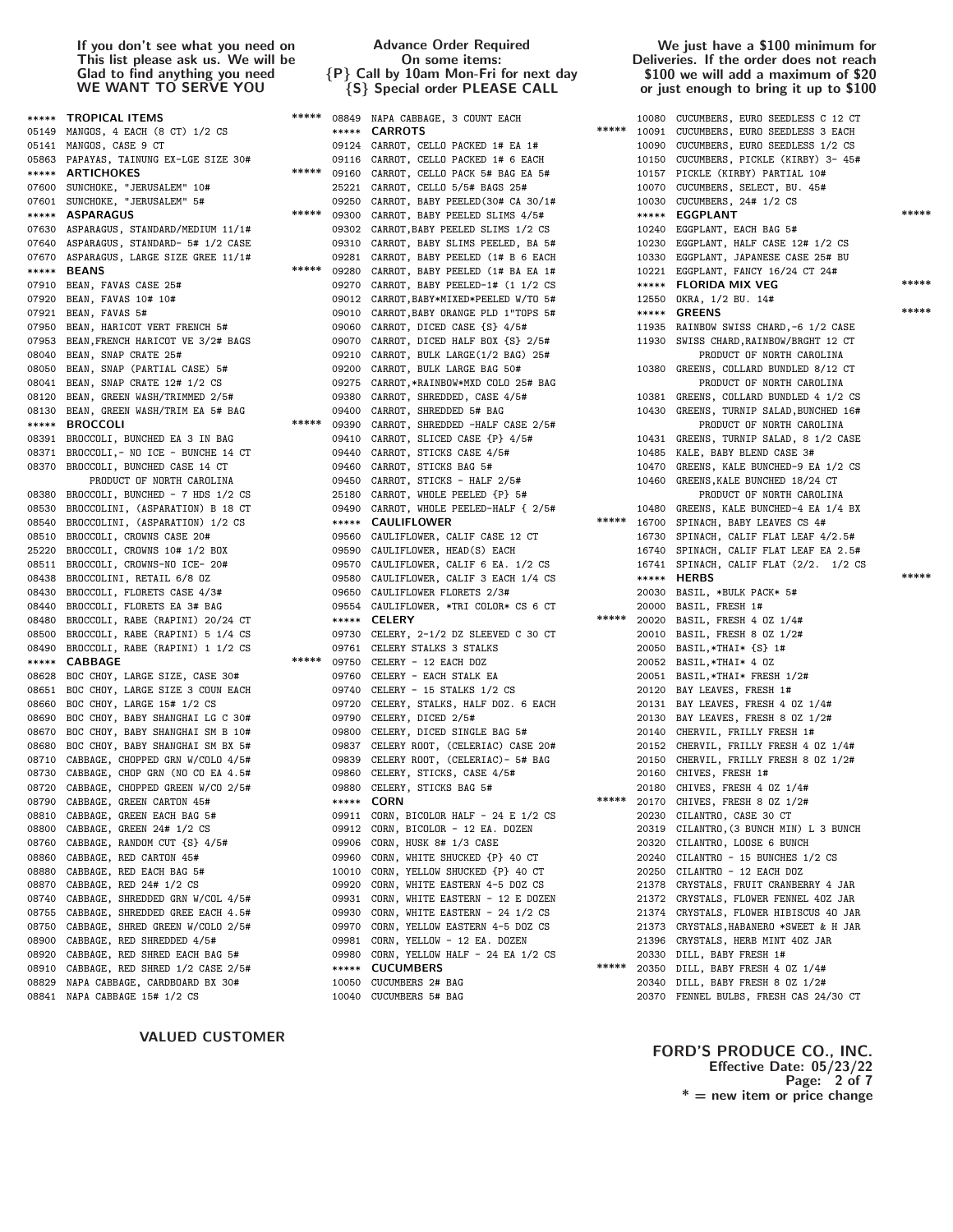VALUED CUSTOMER

## Advance Order Required On some items: {P} Call by 10am Mon-Fri for next day {S} Special order PLEASE CALL

## We just have a \$100 minimum for Deliveries. If the order does not reach \$100 we will add a maximum of \$20 or just enough to bring it up to \$100

| ***** HERBS                                                                                                                                                                                                                               |       | ***** 11661 LETTUCE, LOCAL HYDRO/BI 1/2 CASE                                                                                                                                                                                                                                             |       |            | 13450 ONION, YELLOW DICED 4/5#                                                                                                                                   |       |
|-------------------------------------------------------------------------------------------------------------------------------------------------------------------------------------------------------------------------------------------|-------|------------------------------------------------------------------------------------------------------------------------------------------------------------------------------------------------------------------------------------------------------------------------------------------|-------|------------|------------------------------------------------------------------------------------------------------------------------------------------------------------------|-------|
| 20383 FENNEL BULBS, FRESH (MIN 2 EACH                                                                                                                                                                                                     |       | 11170 RADICCHIO, CASE 9/12 CT                                                                                                                                                                                                                                                            |       |            | 13470 ONION, YELLOW DICED 1/4" 5#                                                                                                                                |       |
|                                                                                                                                                                                                                                           |       | 20385 FENNEL BULBS, FRESH 6 EACH<br>20385 FENNEL BULBS, FRESH 6 EACH<br>20380 FENNEL BULBS, FRESH - 12 1/2 CS<br>20380 FENNEL BULBS, FRESH - 12 1/2 CS<br>20469 MICRO FLOWER EDIBLE MIX CL 200CT<br>20469 CLOWER EDIBLE, NIXED 75 CT<br>20                                               |       | 12600      | ONION, GREEN - ICELESS EA 2# BAG                                                                                                                                 |       |
|                                                                                                                                                                                                                                           |       |                                                                                                                                                                                                                                                                                          |       | 13538      | ONION, YELLOW JULIENNE 5# BAG                                                                                                                                    |       |
|                                                                                                                                                                                                                                           |       |                                                                                                                                                                                                                                                                                          |       | 12802      | ONION, PEARL RED 12/8 OZ                                                                                                                                         |       |
|                                                                                                                                                                                                                                           |       |                                                                                                                                                                                                                                                                                          |       | 12820      | ONION, PEARL RED EA BAG                                                                                                                                          |       |
|                                                                                                                                                                                                                                           |       |                                                                                                                                                                                                                                                                                          |       | 12730      | ONION, PEARL WHITE 12/8 OZ                                                                                                                                       |       |
|                                                                                                                                                                                                                                           |       |                                                                                                                                                                                                                                                                                          |       | 12750      | ONION, PEARL WHITE EA BAG                                                                                                                                        |       |
|                                                                                                                                                                                                                                           |       |                                                                                                                                                                                                                                                                                          |       |            | 12740 ONION, PEARL WHITE-6 EACH 1/2 CS                                                                                                                           |       |
|                                                                                                                                                                                                                                           |       | 20880 KAFFIR LIME LEAVES*FROZEN* 50 CT 11315 LETTUCE, WRAPPED - EACH 3 HEADS<br>21530 MICRO BULLS BLOOD CLAM 4 OZ 11310 LETTUCE, WRAPPED - EACH 6 HEADS                                                                                                                                  |       | 12930      | ONION, RED DICED {P} 4/5#                                                                                                                                        |       |
|                                                                                                                                                                                                                                           |       |                                                                                                                                                                                                                                                                                          |       |            | 25446 ONION, RED DICED {P} 2/5#                                                                                                                                  |       |
|                                                                                                                                                                                                                                           |       |                                                                                                                                                                                                                                                                                          |       | 12940      | ONION, RED DICED {P} 5# BAG                                                                                                                                      |       |
| 20920 SPEARMINT, FRESH 1#<br>20920 SPEARMINT, FRESH 4 02 1/4#<br>20930 SPEARMINT, FRESH 8 02 1/2#<br>20960 OREGANO, FRESH 1 11772 ROMAINE, HEADS EACH 3 HEADS<br>20960 OREGANO, FRESH 4 02 1/4#<br>20980 OREGANO, FRESH 4 02 1/4#<br>2098 |       | 11320 LETTUCE, WRAPPED - 12 HEA 1/2 CS<br>11300 LETTUCE, WRAPPED - 12 HEA 1/2 CS<br>11750 ROMAINE, CASE 24 CT<br>11772 ROMAINE, HEADS EACH 3 HEADS<br>11770 ROMAINE, HEADS EACH EA<br>11760 ROMAINE, 12 HEADS 1/2 CS<br>11771 ROMAINE, CHOPPED CS 6/2#<br>11860 ROMAINE, CHOPPED CS 6/2# |       | 12850      | ONION, RED JUMBO 25#                                                                                                                                             |       |
|                                                                                                                                                                                                                                           |       |                                                                                                                                                                                                                                                                                          |       | 12860      | ONION, RED JUMBO 5#                                                                                                                                              |       |
|                                                                                                                                                                                                                                           |       |                                                                                                                                                                                                                                                                                          |       | 12900      | ONION, RED SLICED 1/4" {P} 4/5#                                                                                                                                  |       |
|                                                                                                                                                                                                                                           |       |                                                                                                                                                                                                                                                                                          |       | 12910      | ONION, RED SLICED 1/4" {P} 2/5#                                                                                                                                  |       |
|                                                                                                                                                                                                                                           |       |                                                                                                                                                                                                                                                                                          |       |            | 25696 ONION, RED PEELED {P} 5# BAG                                                                                                                               |       |
|                                                                                                                                                                                                                                           |       | 2090 REGARU, FRESH 4 02 1/44<br>2097 OREGARU, FRESH 8 02 1/2#<br>2007 OREGARU, FRESH 8 02 1/2#<br>21776 ROMAINE, 12 HEADS 1/2 CS<br>2176 REGARU, CURLY COLLY CALT CASE 5 DOZ<br>2176 RAMINE, 12 HEADS EACH<br>21044 PARSLEY, CURLY BUNCHE                                                |       | 25215      | ONION, RED WHOLE PEELED {P} 2/5#                                                                                                                                 |       |
|                                                                                                                                                                                                                                           |       |                                                                                                                                                                                                                                                                                          |       |            | 13540 ONION, YELLOW SLICED 1/4" { 4/5#                                                                                                                           |       |
|                                                                                                                                                                                                                                           |       |                                                                                                                                                                                                                                                                                          |       | 13560      | ONION, YELLOW SLICED 1/4" 5# BAG                                                                                                                                 |       |
|                                                                                                                                                                                                                                           |       |                                                                                                                                                                                                                                                                                          |       | 13480      | ONION, YELLOW SLIVERED 4/5#                                                                                                                                      |       |
|                                                                                                                                                                                                                                           |       |                                                                                                                                                                                                                                                                                          |       | 13490      | ONION, YELLOW SLIVERED 2/5#                                                                                                                                      |       |
|                                                                                                                                                                                                                                           |       |                                                                                                                                                                                                                                                                                          |       | 13040      | ONION, VIDALIA SWEET JUMBO 40#                                                                                                                                   |       |
|                                                                                                                                                                                                                                           |       |                                                                                                                                                                                                                                                                                          |       |            | 13050 ONION, VIDALIA JUMBO 20# 1/2 CS                                                                                                                            |       |
|                                                                                                                                                                                                                                           |       |                                                                                                                                                                                                                                                                                          |       |            | 13260 ONION, WHITE DICED {P} 4/5#                                                                                                                                |       |
|                                                                                                                                                                                                                                           |       |                                                                                                                                                                                                                                                                                          |       |            | 13261 ONION, WHITE DICED-HALF CS 2/5#                                                                                                                            |       |
|                                                                                                                                                                                                                                           |       |                                                                                                                                                                                                                                                                                          |       |            | 13240 ONION, WHITE JUMBO BAG 50#                                                                                                                                 |       |
|                                                                                                                                                                                                                                           |       |                                                                                                                                                                                                                                                                                          |       |            | 13250 ONION, WHITE JUMBO 25# 1/2 BG                                                                                                                              |       |
|                                                                                                                                                                                                                                           |       |                                                                                                                                                                                                                                                                                          |       |            | 13250 C.L.<br>13265 ONION, WHITE SLICED (P) $2/5#$<br>***** 13545 ONION, WHITE SLICED (P) $2/5#$<br>13340 ONION, YELLOW JUMBO 5#<br>12360 ONION, YELLOW JUMBO 5# |       |
|                                                                                                                                                                                                                                           |       |                                                                                                                                                                                                                                                                                          |       |            |                                                                                                                                                                  |       |
|                                                                                                                                                                                                                                           |       |                                                                                                                                                                                                                                                                                          |       |            |                                                                                                                                                                  |       |
|                                                                                                                                                                                                                                           |       | *****                                                                                                                                                                                                                                                                                    |       |            |                                                                                                                                                                  |       |
|                                                                                                                                                                                                                                           |       |                                                                                                                                                                                                                                                                                          |       |            | 13350 ONION, YELLOW JUMBO 25# 1/2 BG                                                                                                                             |       |
|                                                                                                                                                                                                                                           |       |                                                                                                                                                                                                                                                                                          |       |            | 13320 ONION, YELLOW MED/LGE 50#                                                                                                                                  |       |
|                                                                                                                                                                                                                                           |       |                                                                                                                                                                                                                                                                                          |       |            | 13330 ONION, YELLOW MED/LGE 25# 1/2 BG                                                                                                                           |       |
|                                                                                                                                                                                                                                           |       |                                                                                                                                                                                                                                                                                          |       |            | 13542 ONION, YELLOW WHOLE PEELED 4/5#                                                                                                                            |       |
|                                                                                                                                                                                                                                           |       |                                                                                                                                                                                                                                                                                          |       |            | 25695 ONIONS, PEELED YELLOW {P} 5# BAG                                                                                                                           |       |
|                                                                                                                                                                                                                                           |       |                                                                                                                                                                                                                                                                                          |       |            | 25209 ONIONS, PEELED YELLOW 2/5#                                                                                                                                 |       |
|                                                                                                                                                                                                                                           |       |                                                                                                                                                                                                                                                                                          |       |            | 12645 RAMPS, *BULK PACK*WILD LEE 5# BOX                                                                                                                          |       |
|                                                                                                                                                                                                                                           |       |                                                                                                                                                                                                                                                                                          |       |            | 12640 RAMPS, WILD LEEKS 1#                                                                                                                                       |       |
|                                                                                                                                                                                                                                           |       |                                                                                                                                                                                                                                                                                          |       |            | 21290 SHALLOTS, PEELED WHOLE C 4/1 GAL                                                                                                                           |       |
|                                                                                                                                                                                                                                           |       |                                                                                                                                                                                                                                                                                          |       | 21280      | SHALLOTS, PEELED WHOLE 1GAL EACH                                                                                                                                 |       |
|                                                                                                                                                                                                                                           |       |                                                                                                                                                                                                                                                                                          |       |            | 21265 SHALLOTS, *UNPEELED* B 8/5# BAGS                                                                                                                           |       |
|                                                                                                                                                                                                                                           |       | 21360 THYME, FRESH 8 0Z 1/2#<br>***** LETTUCES ABY WILD CALIF CS 2/2#<br>**** LOOP MUSHROOM, KING TRUMPET 3#<br>19920 ARUGULA, BABY 2# EACH 1/2 CS<br>19930 ARUGULA, BABY (B&W BRAND) 2/1.5#<br>19930 ARUGULA, (B&W BRAND) 2/1.5#<br>1993                                                |       |            | 21270 SHALLOTS, *UNPEELED* 5# BAG                                                                                                                                | ***** |
|                                                                                                                                                                                                                                           |       |                                                                                                                                                                                                                                                                                          |       |            | ***** ORGANICS                                                                                                                                                   |       |
|                                                                                                                                                                                                                                           |       |                                                                                                                                                                                                                                                                                          |       |            | 14183 TOFU FIRM CS 12/16 0Z                                                                                                                                      | ***** |
|                                                                                                                                                                                                                                           |       |                                                                                                                                                                                                                                                                                          |       | ***** PEAS |                                                                                                                                                                  |       |
|                                                                                                                                                                                                                                           |       |                                                                                                                                                                                                                                                                                          |       |            | 13729 PEAS, GARDEN/ENGLISH 10#                                                                                                                                   |       |
|                                                                                                                                                                                                                                           |       |                                                                                                                                                                                                                                                                                          |       |            | 13700 PEAS, PINK EYED SHELLED 2/4#                                                                                                                               |       |
|                                                                                                                                                                                                                                           |       |                                                                                                                                                                                                                                                                                          | ***** |            | 13780 PEAS, SNOW PEAS 10#                                                                                                                                        |       |
| 11610 LETTUCE, RED LEAF CASE 24 CT                                                                                                                                                                                                        |       | ***** ONIONS, SHALLOTS AND GARL                                                                                                                                                                                                                                                          |       |            | 13800 PEAS, SNOW PEAS 2#                                                                                                                                         |       |
| 10588 LETTUCE, ARTISAN (WHOLE HDS)C 8#                                                                                                                                                                                                    |       | 20567 GARLIC, ** BLACK ** (6 BULBS 1 PACK                                                                                                                                                                                                                                                |       |            | 13790 PEAS, SNOW PEAS 5# 1/2 CS                                                                                                                                  |       |
| 11140 ENDIVE, BELGIAN WITLOOF 10#                                                                                                                                                                                                         |       | 20640 GARLIC, UNPEELED LOOSE 2# BAG<br>20630 GARLIC, UNPEELED LOOSE 5# BAG                                                                                                                                                                                                               |       |            | 13750 PEAS, SUGAR SNAP 10#                                                                                                                                       |       |
| 11150 ENDIVE, BELGIAN - 5# 1/2 CS                                                                                                                                                                                                         |       | 20612 GARLIC, LOOSE COLOSSAL ARGENT 30#                                                                                                                                                                                                                                                  |       |            | 13770 PEAS, SUGAR SNAP 2#                                                                                                                                        |       |
| 10610 LETTUCE, BOSTON (BUTTER) 24 CT                                                                                                                                                                                                      |       |                                                                                                                                                                                                                                                                                          |       |            | 13760 PEAS, SUGAR SNAP 5# 1/2 CS<br>***** PEPPERS                                                                                                                | ***** |
| 10611 LETTUCE, BOSTON (BUTTER) 1/2 CS                                                                                                                                                                                                     |       | 20620 GARLIC, UNPEELED LOOSE 15 1/2 CS                                                                                                                                                                                                                                                   |       |            |                                                                                                                                                                  |       |
| 11200 ESCAROLE LETTUCE, CASE 18/24 CT                                                                                                                                                                                                     |       | 20710 GARLIC, PEELED WHOLE 1 GAL EACH                                                                                                                                                                                                                                                    |       |            | 14270 PEPPER, GREEN MEDIUM - EA 2# BAG                                                                                                                           |       |
| 11264 LETTUCE, FRISEE- 12 HEA 1/2 CASE                                                                                                                                                                                                    |       | 20721 GARLIC, PEELED WHOLE CT 4/1 GAL                                                                                                                                                                                                                                                    |       |            | 14260 PEPPER, GREEN MEDIUM - BAG 5#<br>14200 PEPPER, GREEN DICED 2/5#                                                                                            |       |
| 11262 LETTUCE, FRISEE, BULK BOX 24 CT<br>11270 LETTUCE, FRISEE (1/2 SM 6 HEADS                                                                                                                                                            |       | 12650 LEEKS, CALIF CASE 1 DOZ<br>12671 LEEKS - 3 BUNCHES 3 EA                                                                                                                                                                                                                            |       |            | 14210 PEPPER, GREEN DICED 1/4" 5#                                                                                                                                |       |
| 11235 LETTUCE, HERITAGE GOURMET BLE 3#                                                                                                                                                                                                    | 12670 | LEEKS - BUNCHES EA                                                                                                                                                                                                                                                                       |       |            | 14710 PEPPER, DRIED ANCHO CHILE 25#                                                                                                                              |       |
| 11251 LETTUCE, *BULK* HERITAGE BL 4/3#                                                                                                                                                                                                    | 12660 | LEEKS - 6 BUNCHES 1/2 CS                                                                                                                                                                                                                                                                 |       |            | 14720 PEPPER, DRIED ANCHO CHILE 5#                                                                                                                               |       |
| 11330 LETTUCE, BABY ICEBURG C 40/48 CT                                                                                                                                                                                                    |       | 12720 ONION, CIPOLLINI *UNPEELED* 10#                                                                                                                                                                                                                                                    |       |            | 14740 PEPPER, DRIED CHILE DE ARBOL 22#                                                                                                                           |       |
|                                                                                                                                                                                                                                           |       |                                                                                                                                                                                                                                                                                          |       |            |                                                                                                                                                                  |       |

# FORD'S PRODUCE CO., INC. Effective Date: 05/23/22 Page: 3 of 7  $* =$  new item or price change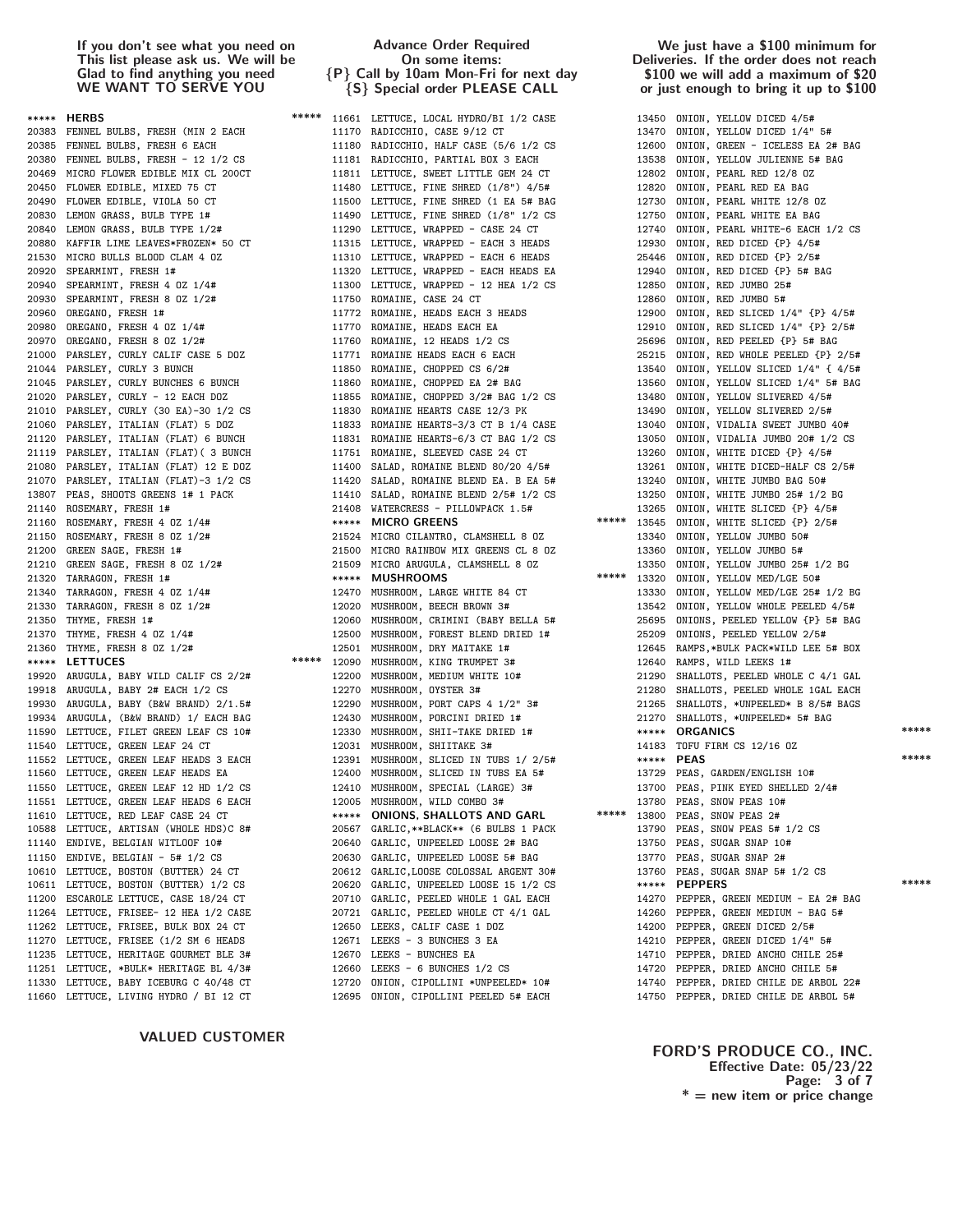15150 PEPPER, YELLOW GOURMET 11# \*\*\*\*\* ROOT VEGETABLES<br>15170 PEPPER, YELLOW GOURMET 2# 08190 BEET, BABY RED 2/2#

# Advance Order Required On some items: {P} Call by 10am Mon-Fri for next day {S} Special order PLEASE CALL

\*\*\*\*\* PEPPERS \*\*\*\*\* 15481 POTATO, IDAHO SLICED {P} 20# 16640 RHUBARB, PARTIAL CASE 5# 14840 PEPPER, DRIED GUAJILLO CHILE 5# 16270 POTATO, SWEET (#1'S) 18# 1/2 CS 16635 RHUBARB, CHERRY RED CAS 20# CASE 14250 PEPPER, GREEN MEDIUM - 10 1/2 CS 16260 POTATO, SWEET #1(72 SZ)BLK C 38# \*\*\*\* SPROUTS 14660 PEPPER, HABANERO (HOT) CT 8# PRODUCT OF NORTH CAROLINA 19760 ALFALFA SPROUT - CASE 12/4 OZ 14680 PEPPER, HABANERO (HOT) 1# 16272 POTATO, SWEET (#1'S) 10# BAG 19780 ALFALFA SPROUT EACH 4 OZ 14470 PEPPER, JALAPENOS, LGE BU. 30# 16280 POTATO, SWEET (#1'S) 5# 19770 ALFALFA SPROUT - 6-4 OZ P 1/2 CS 14480 PEPPER, JALAPENOS, 15# 1/2 CASE 16310 POTATO, SWEET CHUNKS {P} 4/5# 08175 SPROUT MUNG BEAN DOUBLE BO 1/10# 14500 PEPPER, JALAPENOS EA. 2# 16290 POTATO, SWEET DICED {P} 4/5# 08170 SPROUT MUNG BEAN CS 5# 14490 PEPPER, JALAPENOS EA. 5# 16350 POTATO, SWEET PEELED {P} 4/5# 08570 SPROUT BRUSSEL LOOSE CASE 25# 14512 PEPPER, LONG HOT CASE 14# 16259 POTATO, SWEET 55 COUNT 38# 08590 SPROUT BRUSSEL LOOSE 5# 14890 PEPPER, SWEET MINI MIXED 12/1# PRODUCT OF NORTH CAROLINA 08580 SPROUT BRUSSEL HALF CS 12 1/2 CS 14880 PEPPER, MIXED (RED/YEL/ORAN) 5# PRODUCT OF NORTH CAROLINA 17472 CALABACITA MEX GRAY SQUASH B 28# 15340 POTATO, WHITE #1 "A" SIZE BG 50# 16800 SQUASH, ACORN BUSHEL 30# 14930 PEPPER, ORANGE GOURMET 2# 15301 POTATO, WHITE HALF CASE 25# 16820 SQUASH, ACORN 5# 14920 PEPPER, ORANGE GOURMET 5# 16390 POTATO, YUKON GOLD "A" CASE 50# 16880 SQUASH, BUTTERNUT BU. 30# 14570 PEPPER, POBLANO 20# 16410 POTATO, YUKON GOLD 10# 16900 SQUASH, BUTTERNUT 5# 14580 PEPPER, POBLANO 10# 16400 POTATO, YUKON GOLD - 25# 1/2 CS 16890 SQUASH, BUTTERNUT 15# 1/2 CS 14600 PEPPER, POBLANO 2# \*\*\*\*\* POTATOES IDAHO \*\*\*\*\* 16923 SQUASH, BUTTERNUT DICED {P} 4/5# 15030 PEPPER, RED GOURMET 11# 16060 POTATO, IDAHO 50 CT 50# 16940 SQUASH, CHAYOTE, (LGE CASE) 35# 15050 PEPPER, RED GOURMET 2# 16030 POTATO, IDAHO 60 CT 50# 17110 SQUASH, SPAGHETTI BU. 30# 15040 PEPPER, RED GOURMET 5# 16040 POTATO, IDAHO (60 CT SIZE) 10# 17130 SQUASH, SPAGHETTI 5# 14970 PEPPER, RED REGULAR BUSHEL C 24# 16020 POTATO, IDAHO 70 CT 50# 17120 SQUASH, SPAGHETTI - 15# 1/2 CS 14980 PEPPER, RED REGULAR - 10# 1/2 CS 16000 POTATO, IDAHO 80 CT 50# 17190 SQUASH, YELLOW FANCY CASE 18# 15060 PEPPER, RED DICED {P} 2/5# 16010 POTATO, IDAHO 80 CT - (40 1/2 CS PRODUCT OF NORTH CAROLINA 15070 PEPPER, RED DICED {P} 5# 15990 POTATO, IDAHO 90 CT 50# 17290 SQUASH, YELLOW MEDIUM S/N CA 18# 15100 PEPPER, RED STRIPS {P} 2/5# \*\*\*\*\* RADISHES \*\*\*\*\* \*\*\*\* \*\*\*\* PRODUCT OF NORTH CAROLINA 15110 PEPPER, RED STRIPS {P} 5# 16531 RADISH RED, SINGLE 1# PACKS EACH 17280 SQUASH, YELLOW 5# %14645 PEPPER, GREEN SERRANO 10# 10180 RADISH, CHINESE DAIKON CASE 40# 17270 SQUASH, YELLOW MEDIUM - HALF 10<br>14650 PEPPER, GREEN SERRANO 2# 10200 RADISH, CHINESE DAIKON BAG 5# 17320 ZUCCHINI FANCY CASE 18# 10200 RADISH, CHINESE DAIKON BAG 5# 17320 ZUCCHINI FANCY CASE 18# 14640 PEPPER, GREEN SERRANO 5# 10190 RADISH, CHINESE DAIKON 18 1/2 CS PRODUCT OF NORTH CAROLINA 14505 PEPPER, SHISHITO BX 8# 10440 HORSERADISH ROOT, CASE 10# 17370 ZUCCHINI-GREEN 5# 14220 PEPPER, GREEN STRIP {P} 2/5# 10449 HORSERADISH ROOT, 2# 17350 ZUCCHINI MEDIUM CASE 18# 14230 PEPPER, GREEN STRIP {P} 5# 16570 RADISH, WATERMELON 25# 17360 ZUCCHINI-GREEN - 10# 1/2 CS 15170 PEPPER, YELLOW GOURMET 2# 08190 BEET, BABY RED 2/2# 20750 GINGER ROOT 2# 15160 PEPPER, YELLOW GOURMET 5# 08200 BEET, BABY GOLDEN 2/2# 20740 GINGER ROOT 5# \*\*\*\*\* POTATOES \*\*\*\*\*\* 08220 BEET, BABY STRIPED (CHIOGGI 2/2# 18675 BUTTER, UNSALTED CASE 36/1# 16392 POTATO, YUKON DICED {P} 20# 08290 BEET, RED DICED {S} 4/5# 18677 BUTTER, UNSALTED 1# BLOCK 6 EACH 15240 POTATO, CHEF KENNEBEC (LGE) 50# 09291 BEET, RED DICED {S} 2/5# 18676 BUTTER, UNSALTED 18-1# 1/2 CS 15300 POTATO, WHITE 10# 08270 BEET,GOLD YELLOW MED/LGE BAG 25# 18682 BUTTER, UNSALTED EACH 1# 15370 POTATO, DICE RED SKIN ON {P} 20# 08280 BEET,GOLD YELLOW MED-LGE 5# 19136 CHEESE, AMER YEL SLICED 120 4/5# 15750 POTATO, YELLOW FINGERLINGS 50# 08292 BEET, RED PEELED {S} 4/5# 19137 CHEESE, AMER YEL SLICED EACH 5# 15770 POTATO, YELLOW FINGERLINGS 10# 08300 BEET, RED MED/LGE LOOSE BAG 25# 19170 CHEESE, BLEU CRUMBLES EACH 5# 15760 POTATO, YELLOW FINGERLING 1/2 BX 08310 BEET, RED MED/LGE LOOSE 5# 19162 CHEESE, BLEU CRUMBLES CASE 4/5# 15859 POTATO,MIXED FINGERLINGS 50# 08330 BEET, STRIPED CHIOGGIA MED B 25# 19281 CHEESE, CHEDDAR SHARP 10# BLOCK 15860 POTATO,MIX FINGER TRI COLOR 10# 08340 BEET, STRIPED MED-LGE SIZE 5# 19310 CHEESE, CHEDR/MON JACK/ SHR 4/5# 15854 POTATO,MIXED FINGERLINGS 1/2 25# 16172 JICAMA ROOT, CRATE 38# 19320 CHEESE, CHEDR/MON JACK/ EACH 5# 15830 POTATO, RED FINGERLING 10# 16180 JICAMA ROOT 10# 19365 CHEESE, CREAM CHEESE LOAF 10/3# 15480 POTATO, IDAHO DICED {P} 20# 16190 JICAMA ROOT 5# 19366 CHEESE, CREAM CHEESE LOA EACH 3# 15490 POTATO, IDAHO PEELED {P} 20# 16170 JICAMA ROOT, 18# 1/2 CS 19290 CHEESE, CHEDDAR SHRED SHARP 4/5# 15864 POTATO, MARBLE MIX COLOR 50# 13620 PARSNIPS - 10# 1/2 CS 19300 CHEESE, CHEDDAR SHRED SH EACH 5# 15865 POTATO, MARBLE MIX COLOR 10# 13590 PARSNIPS, LOOSE 20# BAG 19232 CHEESE, CHEDDAR MILD CUBES 6/2# 15866 POTATO, MARBLE MIXED COLO 1/2 CS 13621 PARSNIPS, PARTIAL 5# 19390 CHEESE, FETA CRUMBLES 4/5# 15411 POTATO, PEELED/QUARTERED {P} 20# 16660 RUTABAGAS, CTN. 50# 19400 CHEESE, FETA CRUMBLES EACH 5# 15540 POTATO, RED #1 "A" SIZE 50# 16661 RUTABAGAS, CTN. 25# 19428 CHEESE, GOAT LOG CHEVRE C 2/2.2# 15560 POTATO, RED "A" (LARGE) 1/2 BAG 16680 RUTABAGAS 5# 19427 CHEESE, GOAT LOG CHEVR EACH 2.2# 15650 POTATO, RED "B" SIZE (SMALL) 50# 18430 TURNIP, BABY SIZE 2/2# 19090 CHEESE, RED RHINE HOOP 20-22# 15600 POTATO, RED B SIZED 5# 1/2 CS 15390 TURNIP, PURPLE TOP MED/LGE B 25# PRODUCT OF NORTH CAROLINA<br>15590 POTATO, RED B SIZED - 25# 1/2 CS 15400 TURNIP, PURPLE TOP LOOSE 5# 19581 CHEESE, MOZZ PART SKIM SHRE 4 15400 POTATO, SLICED {P} 20# \*\*\*\*\* SEASONAL ITEMS \*\*\*\*\* 19590 CHEESE, MOZZ PART SKIM S EACH 5#

### We just have a \$100 minimum for Deliveries. If the order does not reach \$100 we will add a maximum of \$20 or just enough to bring it up to \$100

14870 PEPPER, MIXED (RED/YEL/ORAN) 11# 16258 POTATO, SWEET 45 COUNT 38# \*\*\*\*\* SQUASHES \*\*\*\*\* 16922 SQUASH, BUTTERNUT PEELED {P 4/5# 14300 PEPPER, GREEN EX-LGE, BU 24# 16575 RADISH, WATERMELON 10# \*\*\*\*\* **TROPICAL ITEMS** \*\*\*\*\*<br>15150 PEPPER, YELLOW GOURMET 11# \*\*\*\*\* ROOT VEGETABLES \*\*\*\*\*\* 20730 GINGER ROOT 30# 15190 PEPPER, YELLOW STRIPS {P} 5# 08225 BEET, BABY MIXED(RED,YEL,ST 3/2# \*\*\*\*\* DAIRY 19581 CHEESE, MOZZ PART SKIM SHRE 4/5#

# VALUED CUSTOMER

FORD'S PRODUCE CO., INC. Effective Date: 05/23/22 Page: 4 of 7  $* =$  new item or price change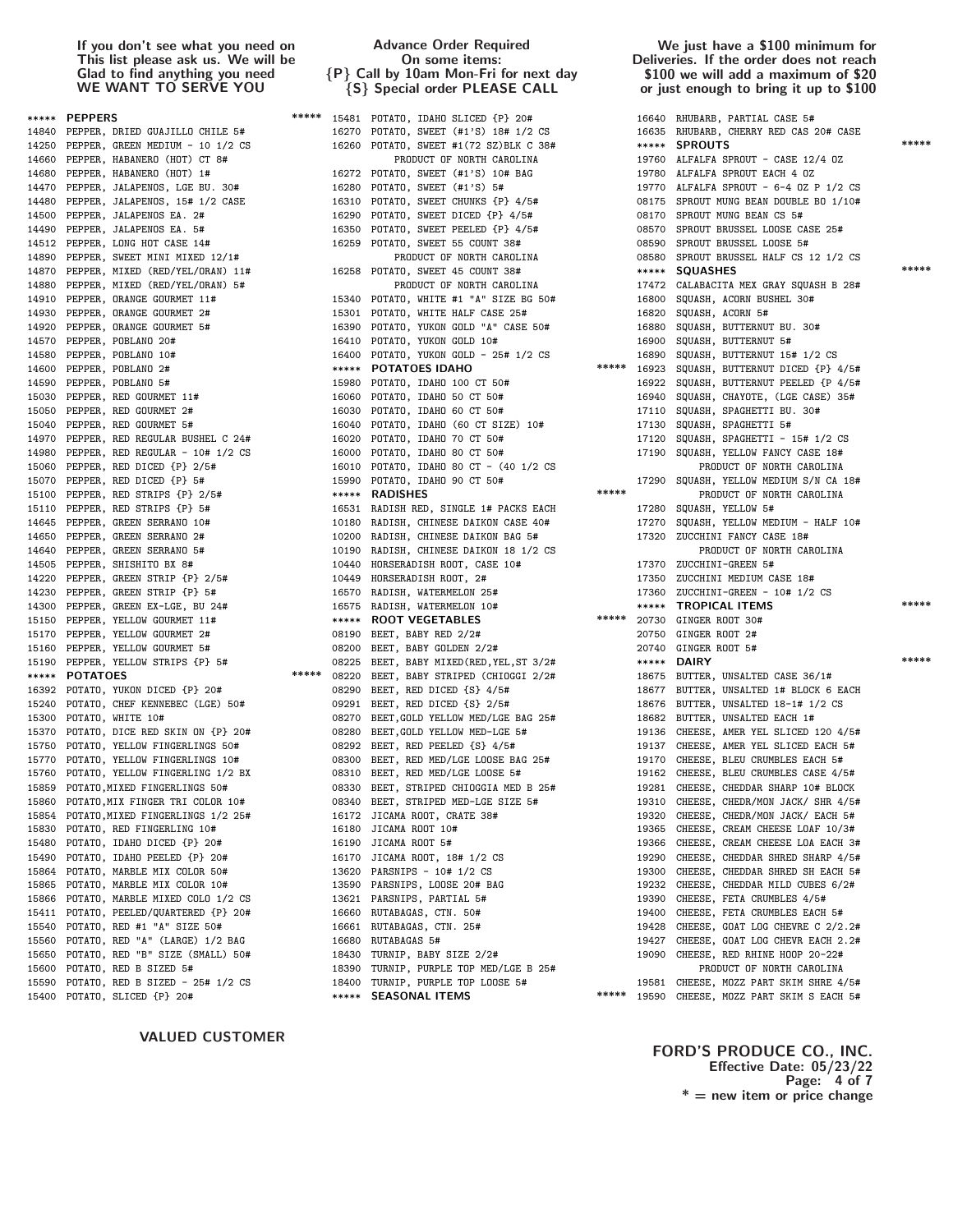|       | ***** DAIRY                              | ***** |             | PRODUCT OF NORTH CAROLINA               |       |       | 25653 TORTILLA, WRAP SPINACH 1 6/12 CT |
|-------|------------------------------------------|-------|-------------|-----------------------------------------|-------|-------|----------------------------------------|
|       | 19610 CHEESE, PARMESAN SHRED 4/5#        |       |             | 22387 BSS RIB RUB & SEASONING 4/26 OZ   |       |       | PRODUCT OF NORTH CAROLINA              |
|       | 19620 CHEESE, PARMESAN SHRED EACH 5#     |       | 22390       | BSS SEAFOOD SEASONING 12/4.8 OZ         |       |       | 25652 TORTILLA, WRAP SUNDRIED 6/12 CT  |
|       | 18800 HALF & HALF CASE 12/1 QTS          |       | 22400       | BSS SLOP MOPS (BBQ BAS 12/1 CASE        |       |       | PRODUCT OF NORTH CAROLINA              |
|       | 18810 HALF & HALF EACH EA QUART          |       | 22393       | BSS STEAK RUB LGE CONTAI 4/26 OZ        |       |       | 25651 TORTILLA, WRAP WHEAT 12 6/12 CT  |
|       | 18801 HALF & HALF 6 QTS 1/2 CS           |       | 22392       | BSS STEAK SEASONING & 12/5.8 OZ         |       |       | PRODUCT OF NORTH CAROLINA              |
|       | 18760 CREAM, 36% HEAVY WHIPPI 12/1 QTS   |       |             | PRODUCT OF NORTH CAROLINA               |       |       | ***** DRY GOODS                        |
|       | 18770 CREAM, HEAVY WHIPPING E EA QUART   |       | 22355       | BSS STEAK SAUCE CS 12/11.750Z           |       |       | 57031 BAG, GROCERY KRAFT 4#, 500C BALE |
|       | 18761 CREAM, HEAVY WHIPPING 6 Q 1/2 CS   |       |             | PRODUCT OF NORTH CAROLINA               |       |       | 57033 BAG, GROCERY KRAFT 8#, 500C BALE |
|       | 18690 SOUR CREAM, CS 4/5 LB TUB          |       | 22380       | BSS MUSTARD, SWEET CS 12/12 OZ          |       |       | 57041 BAG, GROCERY KRAFT 12# 500 CT    |
|       | 18700 SOUR CREAM, EACH 5# TUB            |       |             | PRODUCT OF NORTH CAROLINA               |       |       | 57010 BAG, GROCERY KRAFT 1/6TH 5 500CT |
|       |                                          |       |             | 22350 BSS, THICK/REGULAR CS 12/1 PTS    |       |       |                                        |
|       | 21708 MAYONNAISE, HEAVY DUTY C 4/1 GAL   |       |             |                                         |       |       | 57011 BAG, GROCERY KRAFT 1/8TH 5 500CT |
|       | 21709 MAYONNAISE, EACH HD GAL EACH       |       |             | PRODUCT OF NORTH CAROLINA               |       |       | 57065 BAG, GROCERY SHORTY 20# 500 CT   |
|       | 18880 MILK, 2% LOW FAT CASE 4/1 GAL      |       | 22356       | BSS, THICK/REGULAR CS 4/1 GAL           |       |       | 57034 BAG, KRAFT TEMPO 250CT BUNDLE    |
|       | PRODUCT OF NORTH CAROLINA                |       |             | 22310 BSS, THK/REG EACH GAL EACH GAL    |       |       | 50340 BAG, TRASH NAT. 33X40 10/25 CASE |
|       | 18881 MILK, 2% LOW FAT GAL EACH          |       |             | 22462 BSS TERIYAKI GINGER W 12/13.25oz  |       |       | 50350 BAG, TRASH NAT. 40X48 10/25 CASE |
|       | 18850 MILK, BUTTERMILK WHOLE 9-1/2 GAL   |       |             | PRODUCT OF NORTH CAROLINA               |       |       | 50362 BAG, TRASH BLACK XXHVY 38 100 CT |
|       | PRODUCT OF NORTH CAROLINA                |       |             | 22352 BSS, THK/REG CS 6-1/2 GAL         |       |       | 57063 BAG, LIQUOR QUART 2/500CT BALE   |
|       | 18855 MILK, BUTTERMILK WHL 1/2G Y EACH   |       | 22370       | BSS, THK/HOT CS 12/1 PTS                |       |       | 50263 BAG, PRODUCE CASE MORE MAT 4/750 |
|       | 18860 MILK, HOMOGENIZED CS RED 4/1 GAL   |       |             | PRODUCT OF NORTH CAROLINA               |       |       | 62098 BAG, SANDWICH 6.5 X 7" 2000 CT   |
|       | PRODUCT OF NORTH CAROLINA                |       |             | 22358 BSS HONEY HABANERO WI 12/12.25oz  |       |       | 50261 BAG, THANK YOU T SACK 1000C CASE |
|       | 18870 MILK, HOMOGENIZED GAL RED C EACH   |       |             | PRODUCT OF NORTH CAROLINA               |       | 62099 | BAG, ZIPLOCK GALLON 10"X 1000 CT       |
|       | ***** EGGS                               | ***** | 22378       | BSS TERIYAKI YAKI CS 12/13.25oz         |       |       | 62102 BAG, ZIPLOCK 2-GAL 100 CT CASE   |
|       | 19020 EGG, LARGE WHITE CTN (PER DO DOZ   |       |             | PRODUCT OF NORTH CAROLINA               |       |       | 62100 BAG, ZIPLOCK QUART 1000 CT CASE  |
|       | 19062 EGG, LIQUID W/CITRIC ACID 15/2#    |       | *****       | <b>DRY FRUITS</b>                       | ***** |       | 02551 BLEACH, CASE 6/1 GAL             |
|       | 19050 EGG, EX-LGE LOOSE "A" WHIT 15 DZ   |       | 04410       | DRIED, APRICOTS TURKISH 5#              |       |       | 25676 BOTTLE, JUICE 16 0Z. 160 CT CASE |
|       | PRODUCT OF NORTH CAROLINA                |       |             | 04411 DRIED, BANANA CHIPS 5#            |       |       | 51654 LIDS, FOR JUICE BOTTLE 2500 CASE |
|       | 19052 EGG, CAGE FREE (BROWN) EX-LG 15 DZ |       | 04430       | DRIED, BLUEBERRY 5#                     |       |       | 53211 BOWL, CATERING 160 0Z 25 CT      |
|       | PRODUCT OF NORTH CAROLINA                |       |             | 04451 DRIED, TART CHERRIES 5#           |       |       | 53212 LID, CATERING BOWL 160 OZ 25 CT  |
|       | ***** ALBA PASTRY (ORDER BY $#$ )        | ***** | 04470       | DRIED, COCONUT UNSWT MED SHR 10#        |       |       | 53209 BOWL, COMPOSTABLE 12 OZ 500 CT   |
|       | 23800 TART SHELL, NEUTRAL 5.2" 54 CT     |       | 04480       | DRIED, CRANBERRY (CRAISINS) 5#          |       |       | 25708 BOX, BAKERY WHITE 10X10X5" 100CT |
|       | <b>ALBA PRODUCT: FN200</b>               |       | 04490       | DRIED, DATES PITTED WHOLE 5#            |       |       | 25552 BOX, BAKERY KRAFT 10X10X2. 2500  |
|       |                                          |       |             |                                         |       |       |                                        |
|       | 23792 MICRO CONE, SWEET 3" W/TR 216 CT   |       | 04550       | DRIED, BLACK MISSION FIG 5#             |       |       | 25564 BOX, BIOPLUS #1 EARTH 450 CT     |
|       | ALBA PRODUCT: MG01                       |       | 04555       | DRIED, MANGO SLICES 5#                  |       |       | 25549 INSERT, BAKERY (12 CUPCAK 100 CT |
|       | 21005 ALBA SWEET MINI SPOON 270 CT       |       | 04580       | DRIED, PINEAPPLE WEDGES 5#              |       |       | 25548 INSERT, BAKERY (6 CUPCAKE 100 CT |
|       | ALBA PRODUCT: MG908                      |       | 04600       | DRIED, PRUNES (PLUMS) PITTED 5#         |       |       | 25568 CAKE CIRCLES, ROUND 10" 250CT    |
|       | 25659 TARTLET, NEUTRAL BUTTER 1 280 CT   |       | $*****$     | <b>HONEY</b>                            | ***** |       | 50060 TRAY, BLK&CLR 9X9" HINGED 100 CT |
|       | <b>ALBA PRODUCT: SM411</b>               |       | 21660       | HONEY - STRAINED/CLEA 12/1 PINTS        |       |       | 50065 CONTAINER, FOOD WHITE #8 130CT   |
|       | ***** BONE SUCKIN' SAUCES AND R          |       | ***** 21661 | HONEY - STRAIN/ CLEAR EACH PINT         |       |       | 50480 TRAY, CLEAR HING 22X20X13 300CT  |
|       | 22389 BSS CAJUN RUB & SEASON 12/4.2 0Z   |       |             | 21662 HONEY - STRAIN/CLEAR 6/PT 1/2 CS  |       |       | 50481 TRAY, HINGE LUNCHBOX 300CT       |
|       | PRODUCT OF NORTH CAROLINA                |       | 21670       | HONEY - STRAINED/CLEA 12/1 QUART        |       |       | 50083 TRAY, CUBE BLK W/LID 28 0Z 150CT |
|       | 22359 BSS GARLIC HONEY WING 12/12.25oz   |       |             | 21672 HONEY - STRAINED/CLEAR EA QUART   |       |       | 50464 LID, HOT FOOD CONTAINER 500 CT   |
|       | PRODUCT OF NORTH CAROLINA                |       | $*****$     | <b>NUTS &amp; SEEDS</b>                 | ***** |       | 50466 CONTAINER, HOT FOOD WHIT 20/25CT |
|       | 22463 BSS GINGER SESAME YAK 12/13.25oz   |       |             | 04610 DRIED, PUMPKIN SEED SHELLED RA 5# |       |       | 50462 CONTAINER, HOT FOOD WHIT 20/25CT |
|       | PRODUCT OF NORTH CAROLINA                |       |             | 24005 FIRE DANCER JALAPENO NU 12/11 0Z  |       |       | 50463 CONTAINER, HOT FOOD WH 8 20/25CT |
|       | 22362 BSS, HOT CS 6-1/2 GAL              |       |             | 06874 ALMONDS, SHELLED RAW CS 5#        |       |       | 50471 CONTAINER, LETTUCE HYDRO 500 CT  |
|       | PRODUCT OF NORTH CAROLINA                |       | 04288       | CASHEW NUTS, WHOLE 320 RAW 5#           |       |       | 50059 TRAY, MEDIUM ROASTER COM 100 CT. |
|       | 22376 BSS HICCUPPIN' HOT SAUCE 12/5 OZ   |       | 07100       | PECAN PIECES 5#                         |       |       | 50482 CONTAINER, SANDWICH HINGE 250 CT |
|       | PRODUCT OF NORTH CAROLINA                |       |             | 07090 PECAN, HALVES JR MAMMOTH 5#       |       |       | 50196 COVER, BEARD 100 CT CASE         |
|       | 22360 BSS, HOT CS 12/1 PTS               |       |             | 07348 WALNUT, SHELLED HALVES/PIECE 10#  |       |       | 50197 COVER, BUN RACK 52X80" 50CT CASE |
|       | PRODUCT OF NORTH CAROLINA                |       |             | 07240 PEANUT, MEXICAN VALENCIA 25# BAG  |       |       | 50201 COVER, SHOE BLUE 150 CT          |
|       | 22386 BSS *HOT* RIB RUB & SE 12/5.8 OZ   |       | 07120       | PEANUT, SHELLED RAW 30#                 |       |       | 50199 COVER, TOILET SEAT CASE          |
| 22382 | BSS MUSTARD, SWT/SPICY 12/12 OZ          |       |             | PRODUCT OF NORTH CAROLINA               |       |       | 25607 CUP, BETTER EARTH HOT 1 1000 CT. |
|       | PRODUCT OF NORTH CAROLINA                |       | 25587       | PECAN BRITTLE, SOUTHERN 12/10 OZ        |       |       | 50406 CUP, CONEX 7 0Z. TRANSL 25/100CT |
|       |                                          |       | *****       | <b>SALAD DRESSINGS</b>                  | ***** |       |                                        |
|       | 22388 BSS CHICKEN RUB & SEAS 12/5.8 OZ   |       |             |                                         |       |       | 50407 LID, CONEX 7 0Z. TRANSL 10/250CT |
|       | PRODUCT OF NORTH CAROLINA                |       | 21922       | HORSERADISH, PREPARED CA 4/1 GAL        |       |       | 53110 CUP, DELI COMBO W/LID 80Z 250 CT |
| 22340 | BSS, REGULAR CS 12/1 PTS                 |       | 21923       | HORSERADISH, PREPARED GAL EACH          | ***** |       | 53120 CUP, DELI CLEAR (PP) 16 10/50 CT |
|       | PRODUCT OF NORTH CAROLINA                |       | *****       | <b>TORTILLAS AND WRAPS</b>              |       |       | 53129 CUP, DELI CLEAR MICROLI 10/50 CT |
|       | 22346 BSS, REGULAR CS 4/1 GAL            |       | 25650       | TORTILLA, WHITE WRAP FLO 6/12 CT        |       |       | 50415 CUP, GREENWARE CLR 20 OZ 20/50CT |
|       | PRODUCT OF NORTH CAROLINA                |       |             | PRODUCT OF NORTH CAROLINA               |       |       | 50422 CUP, GREENWARE CLEAR PLA 24/25CT |
|       | 22270 BSS, REGULAR GAL EACH GAL          |       | 25707       | TORTILLA, WRAP FLOUR 6 24/12 CT         |       |       | 50434 LID, X SLOT TRNSL. FOAM 10/100CT |
|       | 22342 BSS, REGULAR CS 6-1/2 GAL          |       |             | PRODUCT OF NORTH CAROLINA               |       |       | 50435 LID, X SLOT PAPER TRNSL 24/100CT |
|       | 22344 BSS, REG EACH 1/2 GAL EACH 1/2 G   |       | 25658       | TORTILLA, WRAP CHED/JAL. 6/12 CT        |       |       | 25731 LID, BETTER EARTH DOME 1 1000 CT |
|       | 22384 BSS RIB RUB & SEASONIN 12/5.8 0Z   |       |             | PRODUCT OF NORTH CAROLINA               |       |       | 56302 LID. BLACK DOME SIP 16 12/100 CT |

VALUED CUSTOMER

# Advance Order Required On some items: {P} Call by 10am Mon-Fri for next day {S} Special order PLEASE CALL

### We just have a \$100 minimum for Deliveries. If the order does not reach \$100 we will add a maximum of \$20 or just enough to bring it up to \$100

| PRODUCT OF NORTH CAROLINA                                                                                                                                                                                                |       | 25653 TORTILLA, WRAP SPINACH 1 6/12 CT                                           |       |
|--------------------------------------------------------------------------------------------------------------------------------------------------------------------------------------------------------------------------|-------|----------------------------------------------------------------------------------|-------|
|                                                                                                                                                                                                                          |       |                                                                                  |       |
|                                                                                                                                                                                                                          |       |                                                                                  |       |
|                                                                                                                                                                                                                          |       |                                                                                  |       |
| SEAFOOD SEASONING 12/4.8 OZ<br>SLOP MOPS (BBQ BAS 12/1 CASE 25652 TORTILLA, WRAP SUNDRIED 6/12 CT<br>STEAK RUB LGE CONTAINATION CONTROLLED BASE 2011 CASE PRODUCT OF MORTH                                               |       | 25651 TORTILLA, WRAP WHEAT 12 6/12 CT                                            |       |
| STEAK RUB LGE CONTAI 4/26 OZ<br>STEAK SEASONING & 12/5.8 OZ                                                                                                                                                              |       | PRODUCT OF NORTH CAROLINA                                                        |       |
|                                                                                                                                                                                                                          |       | ENGLOST                                                                          | ***** |
| <b>FRODUCI OF NURTH CAROLINA</b><br>STEAK SAUCE CS 12/11.750Z                                                                                                                                                            |       |                                                                                  |       |
| PRODUCT OF NORTH CAROLINA                                                                                                                                                                                                |       | 57031 BAG, GROCERY KRAFT 4#, 500C BALE<br>57033 BAG, GROCERY KRAFT 8#, 500C BALE |       |
| MUSTARD, SWEET CS 12/12 0Z                                                                                                                                                                                               |       | 57041 BAG, GROCERY KRAFT 12# 500 CT                                              |       |
|                                                                                                                                                                                                                          |       | 57010 BAG, GROCERY KRAFT 1/6TH 5 500CT                                           |       |
| PRODUCT OF NORTH CAROLINA<br>THICK/REGULAR CS 12/1 PTS                                                                                                                                                                   |       | 57011 BAG, GROCERY KRAFT 1/8TH 5 500CT                                           |       |
|                                                                                                                                                                                                                          |       |                                                                                  |       |
| PRODUCT OF NORTH CAROLINA<br>, THICK/REGULAR CS 4/1 GAL                                                                                                                                                                  |       | 57065 BAG, GROCERY SHORTY 20# 500 CT                                             |       |
|                                                                                                                                                                                                                          |       | 57034 BAG, KRAFT TEMPO 250CT BUNDLE                                              |       |
| , THK/REG EACH GAL EACH GAL                                                                                                                                                                                              |       | 50340 BAG, TRASH NAT. 33X40 10/25 CASE                                           |       |
| TERIYAKI GINGER W 12/13.25oz                                                                                                                                                                                             |       | 50350 BAG, TRASH NAT. 40X48 10/25 CASE                                           |       |
| PRODUCT OF NORTH CAROLINA                                                                                                                                                                                                |       | 50362 BAG, TRASH BLACK XXHVY 38 100 CT                                           |       |
| , THK/REG CS 6-1/2 GAL                                                                                                                                                                                                   |       | 57063 BAG, LIQUOR QUART 2/500CT BALE                                             |       |
| , THK/HOT CS 12/1 PTS<br>PRODUCT OF NORTH CAROLINA                                                                                                                                                                       |       | 50263 BAG, PRODUCE CASE MORE MAT 4/750<br>62098 BAG, SANDWICH 6.5 X 7" 2000 CT   |       |
|                                                                                                                                                                                                                          |       |                                                                                  |       |
| HONEY HABANERO WI 12/12.25oz<br>PRODUCT OF NORTH CAROLINA                                                                                                                                                                |       | 50261 BAG, THANK YOU T SACK 1000C CASE                                           |       |
|                                                                                                                                                                                                                          |       | 62099 BAG, ZIPLOCK GALLON 10"X 1000 CT                                           |       |
| TERIYAKI YAKI CS 12/13.25oz                                                                                                                                                                                              |       | 62102 BAG, ZIPLOCK 2-GAL 100 CT CASE                                             |       |
| PRODUCT OF NORTH CAROLINA                                                                                                                                                                                                |       | 62100 BAG, ZIPLOCK QUART 1000 CT CASE                                            |       |
| Y FRUITS                                                                                                                                                                                                                 |       | ***** 02551 BLEACH, CASE 6/1 GAL                                                 |       |
| ED, APRICOTS TURKISH 5#                                                                                                                                                                                                  |       | 25676 BOTTLE, JUICE 16 0Z. 160 CT CASE                                           |       |
| ED, BANANA CHIPS 5#                                                                                                                                                                                                      |       | 51654 LIDS, FOR JUICE BOTTLE 2500 CASE                                           |       |
| ED, BLUEBERRY 5#                                                                                                                                                                                                         |       | 53211 BOWL, CATERING 160 0Z 25 CT                                                |       |
| ED, TART CHERRIES 5#                                                                                                                                                                                                     |       | 53212 LID, CATERING BOWL 160 0Z 25 CT                                            |       |
|                                                                                                                                                                                                                          |       | 53209 BOWL, COMPOSTABLE 12 OZ 500 CT<br>25708 BOX, BAKERY WHITE 10X10X5" 100CT   |       |
| ED, COCONUT UNSWT MED SHR 10#<br>ED, CRANBERRY (CRAISINS) 5#<br>ED, DATES PITTED WHOLE 5#<br>PD, DATES PITTED WHOLE 5#                                                                                                   |       |                                                                                  |       |
|                                                                                                                                                                                                                          |       | 25552 BOX, BAKERY KRAFT 10X10X2. 250CT<br>25564 BOX, BIOPLUS #1 EARTH 450 CT     |       |
| ED, BLACK MISSION FIG 5#                                                                                                                                                                                                 |       |                                                                                  |       |
| ED, MANGO SLICES 5#                                                                                                                                                                                                      |       | 25549 INSERT, BAKERY (12 CUPCAK 100 CT                                           |       |
| ED, PINEAPPLE WEDGES 5#                                                                                                                                                                                                  |       | 25548 INSERT, BAKERY (6 CUPCAKE 100 CT                                           |       |
| ED, PRUNES (PLUMS) PITTED 5#                                                                                                                                                                                             |       | 25568 CAKE CIRCLES, ROUND 10" 250CT                                              |       |
| NEY                                                                                                                                                                                                                      |       | ***** 50060 TRAY, BLK&CLR 9X9" HINGED 100 CT                                     |       |
| EY - STRAINED/CLEA 12/1 PINTS                                                                                                                                                                                            |       | 50065 CONTAINER, FOOD WHITE #8 130CT                                             |       |
| EY - STRAIN/ CLEAR EACH PINT                                                                                                                                                                                             |       | 50480 TRAY, CLEAR HING 22X20X13 300CT                                            |       |
| EY - STRAIN/CLEAR 6/PT 1/2 CS                                                                                                                                                                                            |       | 50481 TRAY, HINGE LUNCHBOX 300CT                                                 |       |
| EY - STRAINED/CLEA 12/1 QUART                                                                                                                                                                                            |       | 50083 TRAY, CUBE BLK W/LID 28 0Z 150CT                                           |       |
| EY - STRAINED/CLEAR EA QUART<br>IS A SEERS                                                                                                                                                                               |       | 50464 LID, HOT FOOD CONTAINER 500 CT                                             |       |
| TS & SEEDS                                                                                                                                                                                                               |       | ***** 50466 CONTAINER, HOT FOOD WHIT 20/25CT                                     |       |
| ED,PUMPKIN SEED SHELLED RA 5#                                                                                                                                                                                            |       | 50462 CONTAINER, HOT FOOD WHIT 20/25CT                                           |       |
|                                                                                                                                                                                                                          |       | 50463 CONTAINER, HOT FOOD WH 8 20/25CT                                           |       |
| E DANCER JALAPENO NU 12/11 OZ<br>ONDS. SHELLED RAW CS 5#<br>ONDS, SHELLED RAW CS 5#                                                                                                                                      |       |                                                                                  |       |
| HEW NUTS, WHOLE 320 RAW 5#<br>AN PIECES 5#                                                                                                                                                                               |       | 50471 CONTAINER, LETTUCE HYDRO 500 CT<br>50059 TRAY, MEDIUM ROASTER COM 100 CT.  |       |
|                                                                                                                                                                                                                          |       |                                                                                  |       |
| AN PIECES 5#<br>AN, HALVES JR MAMMOTH 5# 50482 CONTAINER, SANDWICH HINGE 250 CT<br>MUT, SHELLED HALVES/PIECE 10# 50196 COVER, BEARD 100 CT CASE<br>NUT, MITELIED HALVES/PIECE 10# 50197 COVER, BUN RACK 52880" 5007 CASE |       |                                                                                  |       |
|                                                                                                                                                                                                                          |       |                                                                                  |       |
| NUT, MEXICAN VALENCIA 25# BAG                                                                                                                                                                                            |       | 50201 COVER, SHOE BLUE 150 CT                                                    |       |
| NUT, SHELLED RAW 30#                                                                                                                                                                                                     |       | 50199 COVER, TOILET SEAT CASE                                                    |       |
| PRODUCT OF NORTH CAROLINA                                                                                                                                                                                                |       | 25607 CUP, BETTER EARTH HOT 1 1000 CT.                                           |       |
| AN BRITTLE, SOUTHERN 12/10 OZ                                                                                                                                                                                            |       | 50406 CUP, CONEX 7 0Z. TRANSL 25/100CT                                           |       |
| LAD DRESSINGS                                                                                                                                                                                                            | ***** | 50407 LID, CONEX 7 0Z. TRANSL 10/250CT                                           |       |
| SERADISH, PREPARED CA 4/1 GAL                                                                                                                                                                                            |       | 53110 CUP, DELI COMBO W/LID 80Z 250 CT                                           |       |
| SERADISH, PREPARED GAL EACH                                                                                                                                                                                              |       | 53120 CUP, DELI CLEAR (PP) 16 10/50 CT                                           |       |
| RTILLAS AND WRAPS                                                                                                                                                                                                        | ***** | 53129 CUP, DELI CLEAR MICROLI 10/50 CT                                           |       |
| TILLA, WHITE WRAP FLO 6/12 CT                                                                                                                                                                                            |       | 50415 CUP, GREENWARE CLR 20 0Z 20/50CT                                           |       |
| PRODUCT OF NORTH CAROLINA                                                                                                                                                                                                |       | 50422 CUP, GREENWARE CLEAR PLA 24/25CT                                           |       |
| TILLA, WRAP FLOUR 6 24/12 CT                                                                                                                                                                                             |       | 50434 LID, X SLOT TRNSL. FOAM 10/100CT                                           |       |
| PRODUCT OF NORTH CAROLINA                                                                                                                                                                                                |       | 50435 LID, X SLOT PAPER TRNSL 24/100CT                                           |       |
| TILLA, WRAP CHED/JAL. 6/12 CT                                                                                                                                                                                            |       | 25731 LID, BETTER EARTH DOME 1 1000 CT                                           |       |
|                                                                                                                                                                                                                          |       |                                                                                  |       |

# FORD'S PRODUCE CO., INC. Effective Date: 05/23/22 Page: 5 of 7  $* =$  new item or price change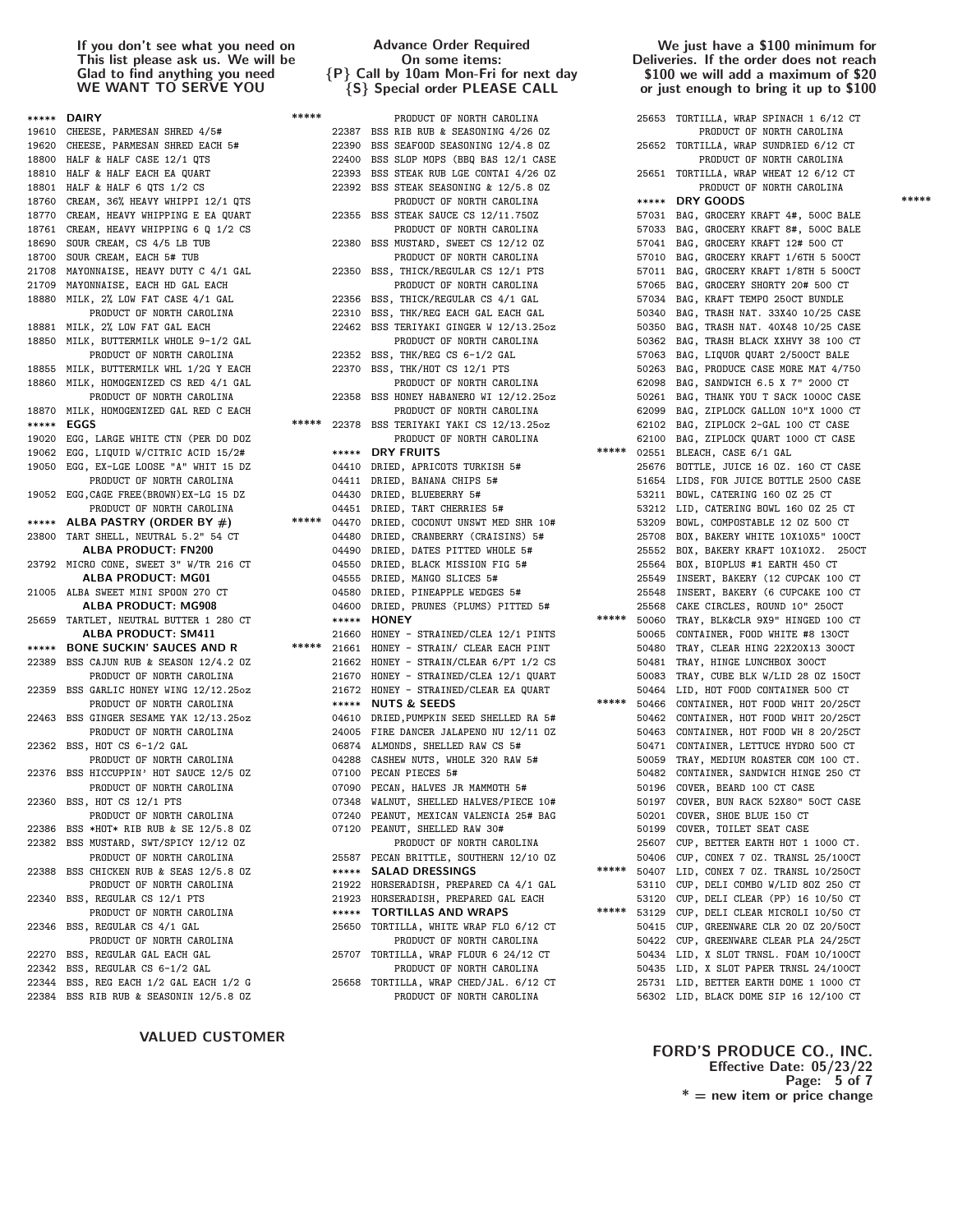| *****          | DRY GOODS                                                          |
|----------------|--------------------------------------------------------------------|
| 56308          | LID, DOME 9/12/20 OZ CLEA 10/100                                   |
| 56303          | LID, CLEAR DOME (PET) 20/50 CT.                                    |
| 50438          | LID, X SLOT TRNSL. FOAM 10/100CT                                   |
| 56306          | LID, CLEAR SLOT 12&14& 20/50 CT.                                   |
| 56307          | LID, WHITE SIP THRU 12 10/100 CT                                   |
| 50437          | LID, X SLOT TRNSL. FOAM 10/100CT                                   |
| 53150          | LID, GREENWARE CLR 16/2 10/100CT                                   |
| 50433          | LID, X SLOT TRANSL. 32 10/100CT                                    |
| 53152          | LID, X SLOT TRANSL. 21 10/100CT                                    |
| 53151          | LID, X SLOT CLEAR 12 OZ 10/100CT                                   |
| 50022          | CUP, PAPER CONE 4.5 0Z 25/200 CT                                   |
| 50181          | CUPS, BAKING PARCHMENT 4. 2000CT                                   |
| 50411          | CUP, CLEAR (PET) 200Z 20/50 CASE                                   |
| 25584          | CUP, PERFECT TOUCH HOT 20/25 CT                                    |
| 50400          | CUP, CLEAR 120Z 20/50CT CASE                                       |
| 50410          | CUP, CLEAR (PET)160Z 20/50C CASE                                   |
| 50420          | CUP, CLEAR (PET)240Z 12/50C CASE                                   |
| 50399          | CUP, CLEAR 90Z 20/50CT CASE                                        |
| 50430          | LID, CLEAR 12&20 0Z 10/100C CASE                                   |
| 50440          | LID, CLEAR 12-24SZ 10/100CT CASE                                   |
| 53176          | CUP, PORTION PLASTIC CLEA 2500CT                                   |
| 53168          | LID, PORTION CUP 1 0Z 25/100                                       |
| 53167          | CUP, PORTION CLEAR PLASTI 2500CT                                   |
| 25701          | CUP, PORTION BLACK PLASTI 2500CT                                   |
| 53174<br>25702 | CUP, PORTION BLACK 3.2 20/125 CT                                   |
| 50439          | LID, CLEAR PORTION 2 20/125 CT<br>LID, LIFT/LOCK WHITE 16 10/100CT |
| 50012          | CUP, STYROFOAM 12 OZ. 40/25 CASE                                   |
| 50014          | CUP, STYROFOAM 16 0Z. 40/25 CASE                                   |
| 50016          | CUP, STYROFOAM 20 0Z. 20/25 CASE                                   |
| 50010          | CUP, STYROFOAM 8 OZ. 40/25C CASE                                   |
| 50024          | LID, SIP THRU 12 0Z. 12 10/100CT                                   |
| 50020          | LID, SIP THRU 8 0Z. 10/100C CASE                                   |
| 50610          | FILTER, COFFEE 12 CUP 2/500                                        |
| 50630          | FILTER, SYSTEM III 500CT CASE                                      |
| 25492          | FILTER, TEA BREWER 500CT CASE                                      |
| 50527          | CHAFING GEL, ETHANOL 2.5 72/7 OZ                                   |
| 50529          | CHAFING FUEL, WICK 4 HOUR 24 CT                                    |
| 50451          | GLOVE, LATEX P/F LARGE 10/100 CT                                   |
| 25496          | GLOVE, LATEX P/F MED 10/100 CT                                     |
| 50452          | GLOVE, LATEX P/F XL 10/100 CT                                      |
| 50450          | GLOVE, LATEX YELLOW FLOC 1 DOZEN                                   |
| 50455          | GLOVE, NITRILE P/F LGE 10/100CT                                    |
| 25553          | GLOVE, NITRILE P/F MEDI 10/100CT                                   |
| 50454          | GLOVE, NITRILE P/F XLGE<br>10/100CT                                |
| 50370          | GLOVE, VINYL P/F LGE<br>10/100CT                                   |
| 50300          | GLOVE, VINYL P/F MD 10/100CT                                       |
|                | 50299 GLOVE, VINYL P/F SMALL 10/100CT                              |
| 50320          | GLOVE, VINYL P/F XLARGE 10/100CT                                   |
| 50298          | GLOVE, VINYL PWD SMALL 10/100 CT                                   |
| 25524          | GRILL BRICKS, 3M CASE 12 CT                                        |
| 62200          | HAIRNETS, BOUFFANT 144 CT CASE                                     |
| 25540          | ICE MELT, POLAR EXPRESS 50# BAG                                    |
| 51652          | JUG, HALF GALLON 108CT CASE                                        |
| 51650          | JUG, GALLON MILK 48CT CASE                                         |
| 51651<br>25716 | LID, RED MILK JUG CAPS 50CT CASE                                   |
| 62002          | LID, BLACK SIP THRU 16 10/100 CT                                   |
| 62001          | LID, DELI RECESSED (PP) 500 CT<br>LID, VENTED WHITE 20JL 10/100 CT |
| 50173          | PAN LINER, HALF SHEET 2000C CASE                                   |
| 50180          | PAN LINER, GREASEPRF PARC 1000CT                                   |
|                | 25673 MASK, SURGICAL BLUE 50 CT PACK                               |
|                | 25709 MASK, FACTAL BLACK 100 CT PACK                               |

# VALUED CUSTOMER

# Advance Order Required On some items: {P} Call by 10am Mon-Fri for next day {S} Special order PLEASE CALL

\*\*\*\*\* 50219 PLACEMAT, EMBOSS 10X14 1000 CASE 50230 TRAY MAT 12X16 1000CT CASE 50190 NAPKIN, BEVERAGE WHITE 12/250 CT. 50191 NAPKIN, BEVERAGE BLACK 4/250 CT 50243 NAPKIN, DINR 1/8 FOLD 30/100 CT 50240 NAPKIN, 1/4 FOLD 8/375CT CASE 50100 NAPKIN, KRAFT EXPRESS 6000C CASE 50090 NAPKIN, EXPRESSNAP WHT 6000 CASE 25529 PAD, GUEST CHECK BOOK ( 50/50 CT 25523 PAD, SCOURING GREEN MEDIUM 60 CT 25521 SPONGE, SCRUBBING SCOTCHBR 20 CT 25522 SCRUBBIES, STAINLESS STEEL 12 CT 50185 PAN, ALUM TOGO 9" W/LID C 200 CT 25506 LID, DOME FOR ALUM. ROUND 500 CT 25597 PAN, LOAF 1 POUND 500CT CASE 25504 PAN, PIE MEDIUM ALUM 1000CT 50523 PAN, STEAM DEEP FULL SIZE 50 CT 25518 PAN, STEAM DEEP HALF SIZE 100 CT 25519 LID, STEAM PAN HALF SIZE 100 CT 50524 LID, STEAM PAN FULL SIZE 50 CT 55061 PLATE, BETTER EARTH COM 4/125 CT 56200 PLATE, PLASTIC BLACK 9" 1 400 CT 52152 PLATE, BETTER EARTH COM 8/125 CT 55044 PLATE, DINNER CLEAR 9" 10/25 CT \*\*\*\*\* LOCAL PRODUCTS \*\*\*\*\* 56201 PLATE, PAPER 8.5" 1-SEC 4/125 CT 56011 SANITIZER, HAND PURELL 12/16 OZ 56002 DETERGENT, DAWN (POT&PAN 8/38 OZ 55999 SOAP, HAND ECOLAB FOAMING 2 CT. 02552 SWEETENER, SUGAR SUB. PI 2500 CT 22674 TAPE, PACKING CLEAR 2" 36 CT 54100 PIE TIN 9" CASE (30 GAUGE 200 CT 50552 TISSUE, KLEENEX FACIAL 36/1 CASE 50551 TISSUE, TOILET ANGEL SOFT 80 CT 50570 TISSUE, TOILET JBO ECON 2P 12 CT 50555 TISSUE, TOILET TORK PREMI 48/625 50080 TISSUE, TORK JUMBO 2 PLY 12 CASE 50200 TOWEL, SIGNAT CFOLD 12/120C CASE 50530 TOWEL, KRAFT M-FOLD 16/250C CASE 50541 TOWEL, PAPER GEORGIA PACIF 30/85 50540 TOWEL, PAPER SMART ROLLS 30 CASE 10542 TOWEL, PREFERENCE JUMB 12/250 CT 50123 TOWEL, ROLL KRAFT 10" ENMO 6/800 50122 TOWEL, ROLL KRAFT 8" 6/800' CASE 50110 TOWEL, TORK KRAFT ROLL 6/700FT 52162 TRAY, COMPOST HINGE 9" 1 200 CT 52141 TRAY, 12 CT EGG TRAY W/DO 250 CT 52143 TRAY, FOOD 5# RED PLAID 2/250 CT 50468 TRAY, HINGE MICROWAV 9.5X1 100CT 52120 TRAY, HINGE 9" (PLA) 170 CT 52130 TRAY, HINGE CLEAR 6" 250 CT 53135 TRAY, HINGE DEEP CLEAR 9" 200CT 53136 TRAY, HINGE MEDIUM CLEAR 9 200CT 53134 TRAY, HINGE SHALLW CLEAR 9 200CT 52131 TRAY, HINGE WHITE BUN 6" 500 CT 52196 TRAY, PET PLATTER 12" COMBO 25CT 52197 TRAY, PET PLATTER 16" COMBO 25CT 52198 TRAY, PET PLATTER 18" COMBO 25CT 25699 TRAY, SAVADAY 9"X7" #30 2/250 CT 52163 TRAY, STYRO HINGE 1 SEC 2/100 CT 52165 TRAY, FOAM HNG BLACK 3S 2/100 CT 52164 TRAY, STYRO HINGE 3 SEC 2/100 CT 52150 TRAY, COMPOST HINGE 6" 500 CT 52180 TRAY, COMPOST HINGE 1 S 2/100 CT 52170 TRAY, COMPOST HINGE 3 S 2/100 CT 22358 BSS HONEY HABANERO WI 12/12.25oz

## We just have a \$100 minimum for Deliveries. If the order does not reach \$100 we will add a maximum of \$20 or just enough to bring it up to \$100

| 50652 | UTENSIL, CAKE BLACK CUT/SER 48CT                   |
|-------|----------------------------------------------------|
| 50649 | KNIFE, BLACK HEAVY 1000CT CASE                     |
| 25604 | FORK, HEAVY BETTER EARTH 1000CT                    |
| 50521 | COFFEE STIRRER, WOOD 7 10/500 CT                   |
| 51510 | STRAW, 5" COCKTAIL STI 10/1000CT                   |
| 51509 | STRAW, PAPER BLACK 7.7 8/400 CT.                   |
| 50683 | UTENSIL KIT BETTER EARTH 500 CT                    |
| 50670 | UTENSIL KIT BLACK HVY 500CT CASE                   |
| 50680 | UTENSIL KIT WHITE MED 250CT CASE                   |
| 25602 | KNIFE, HEAVY BETTER EARTH 1000CT                   |
| 25603 | SPOON, HEAVY BETTER EARTH 1000CT                   |
| 50659 | SPOON, SERVING BLACK 144CT                         |
| 50657 | TONGS, SMALL BLACK 9" 48 CT                        |
| 50656 | TONGS, SERVING BLACK 12" 48 CT                     |
| 50560 | WIPER, FOODSERVICE HD 150CT CASE                   |
| 50558 | WIPES, FOOD CONTACT TU 12/100 CT                   |
| 50559 | WIPES, PURELL DISINFECT 6/110 CT                   |
| 50130 | WRAP, DELI REG 10X10.75 12/500                     |
| 50590 | WRAP, FOIL HD 18"X 500' ROLL                       |
| 50040 | WRAP, PLASTIC 12"X3000' ROLL                       |
| 50050 | WRAP, PLASTIC 18"X3000' ROLL                       |
| 50030 | WRAP, PLASTIC 24"X2000' ROLL                       |
|       |                                                    |
| ***** | <b>LOCAL PRODUCTS</b>                              |
| 02100 | STRAWBERRY, LOCAL N.CARO FL 8/1#                   |
|       | PRODUCT OF NORTH CAROLINA                          |
| 02120 | STRAWBERRY, LOCAL EACH 1#                          |
| 22389 | BSS CAJUN RUB & SEASON 12/4.2 OZ                   |
|       | PRODUCT OF NORTH CAROLINA                          |
| 22359 | BSS GARLIC HONEY WING 12/12.25oz                   |
|       | PRODUCT OF NORTH CAROLINA                          |
| 22463 | BSS GINGER SESAME YAK 12/13.25oz                   |
|       | PRODUCT OF NORTH CAROLINA                          |
| 22362 | BSS, HOT CS 6-1/2 GAL<br>PRODUCT OF NORTH CAROLINA |
| 22376 | BSS HICCUPPIN' HOT SAUCE 12/5 OZ                   |
|       | PRODUCT OF NORTH CAROLINA                          |
| 22360 | BSS, HOT CS 12/1 PTS                               |
|       | PRODUCT OF NORTH CAROLINA                          |
| 22382 | BSS MUSTARD, SWT/SPICY 12/12 0Z                    |
|       | PRODUCT OF NORTH CAROLINA                          |
| 22388 | BSS CHICKEN RUB & SEAS 12/5.8 OZ                   |
|       | PRODUCT OF NORTH CAROLINA                          |
| 22340 | BSS, REGULAR CS 12/1 PTS                           |
|       | PRODUCT OF NORTH CAROLINA                          |
| 22346 | BSS, REGULAR CS 4/1 GAL                            |
|       | PRODUCT OF NORTH CAROLINA                          |
| 22270 | BSS, REGULAR GAL EACH GAL                          |
|       | 22384 BSS RIB RUB & SEASONIN 12/5.8 OZ             |
|       | PRODUCT OF NORTH CAROLINA                          |
| 22392 | BSS STEAK SEASONING & 12/5.8 OZ                    |
|       | PRODUCT OF NORTH CAROLINA                          |
| 22355 | BSS STEAK SAUCE CS 12/11.750Z                      |
|       | PRODUCT OF NORTH CAROLINA                          |
| 22380 | BSS MUSTARD, SWEET CS 12/12 0Z                     |
|       | PRODUCT OF NORTH CAROLINA                          |
| 22350 | BSS, THICK/REGULAR CS 12/1 PTS                     |
|       | PRODUCT OF NORTH CAROLINA                          |
| 22310 | BSS, THK/REG EACH GAL EACH GAL                     |
| 22462 | BSS TERIYAKI GINGER W 12/13.25oz                   |
|       | PRODUCT OF NORTH CAROLINA                          |
| 22370 | BSS, THK/HOT CS 12/1 PTS                           |
|       | PRODUCT OF NORTH CAROLINA                          |
|       |                                                    |

# FORD'S PRODUCE CO., INC. Effective Date: 05/23/22 Page: 6 of 7  $* =$  new item or price change